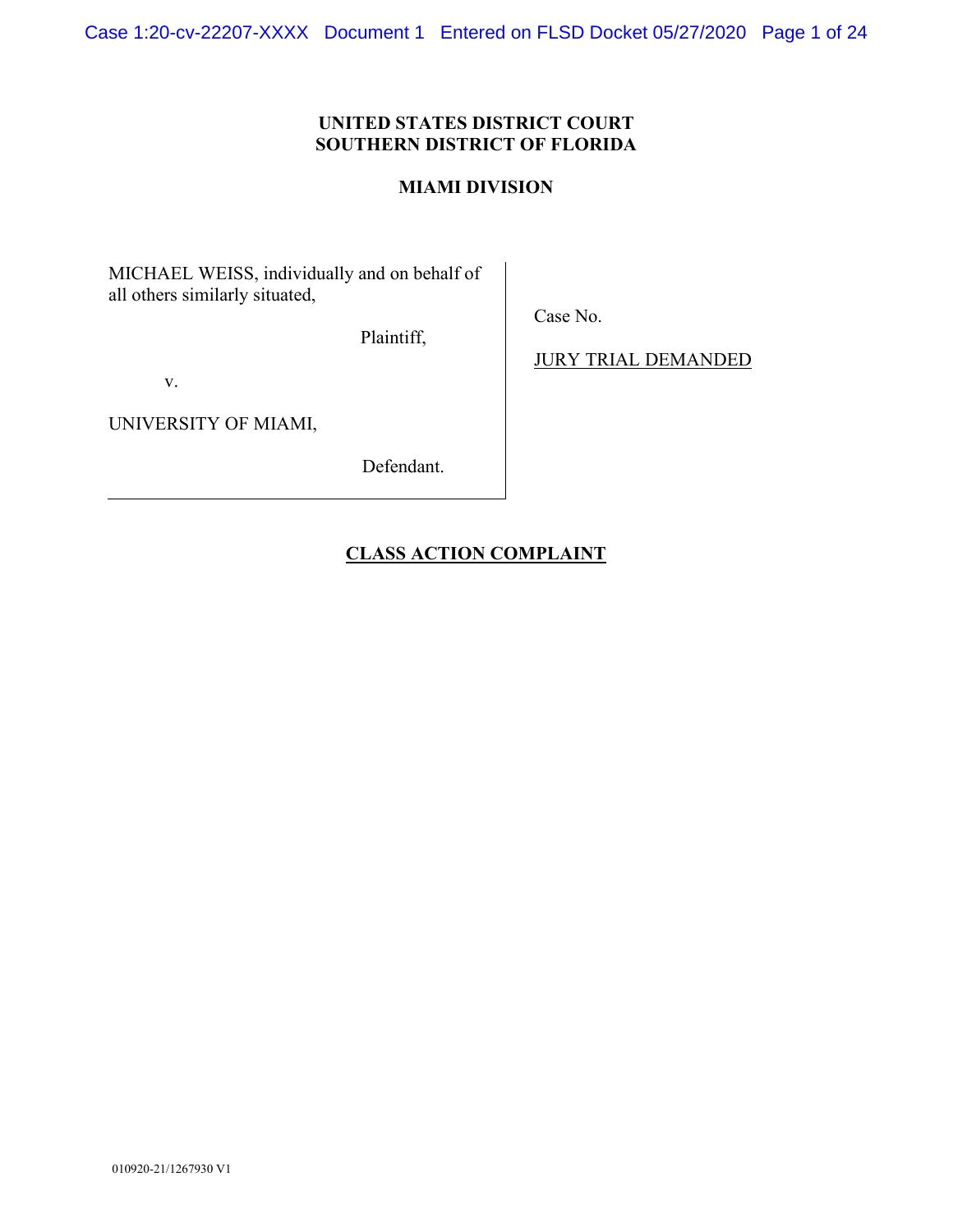# **TABLE OF CONTENTS**

### Page

| $\mathbf{I}$ . |                 |  |  |  |  |  |  |
|----------------|-----------------|--|--|--|--|--|--|
| $\Pi$ .        |                 |  |  |  |  |  |  |
| III.           |                 |  |  |  |  |  |  |
| IV.            |                 |  |  |  |  |  |  |
|                | $\mathsf{A}$ .  |  |  |  |  |  |  |
|                | <b>B.</b>       |  |  |  |  |  |  |
|                | $\mathcal{C}$ . |  |  |  |  |  |  |
| V.             |                 |  |  |  |  |  |  |
| VI.            |                 |  |  |  |  |  |  |
|                |                 |  |  |  |  |  |  |
|                |                 |  |  |  |  |  |  |
|                |                 |  |  |  |  |  |  |
|                |                 |  |  |  |  |  |  |
|                |                 |  |  |  |  |  |  |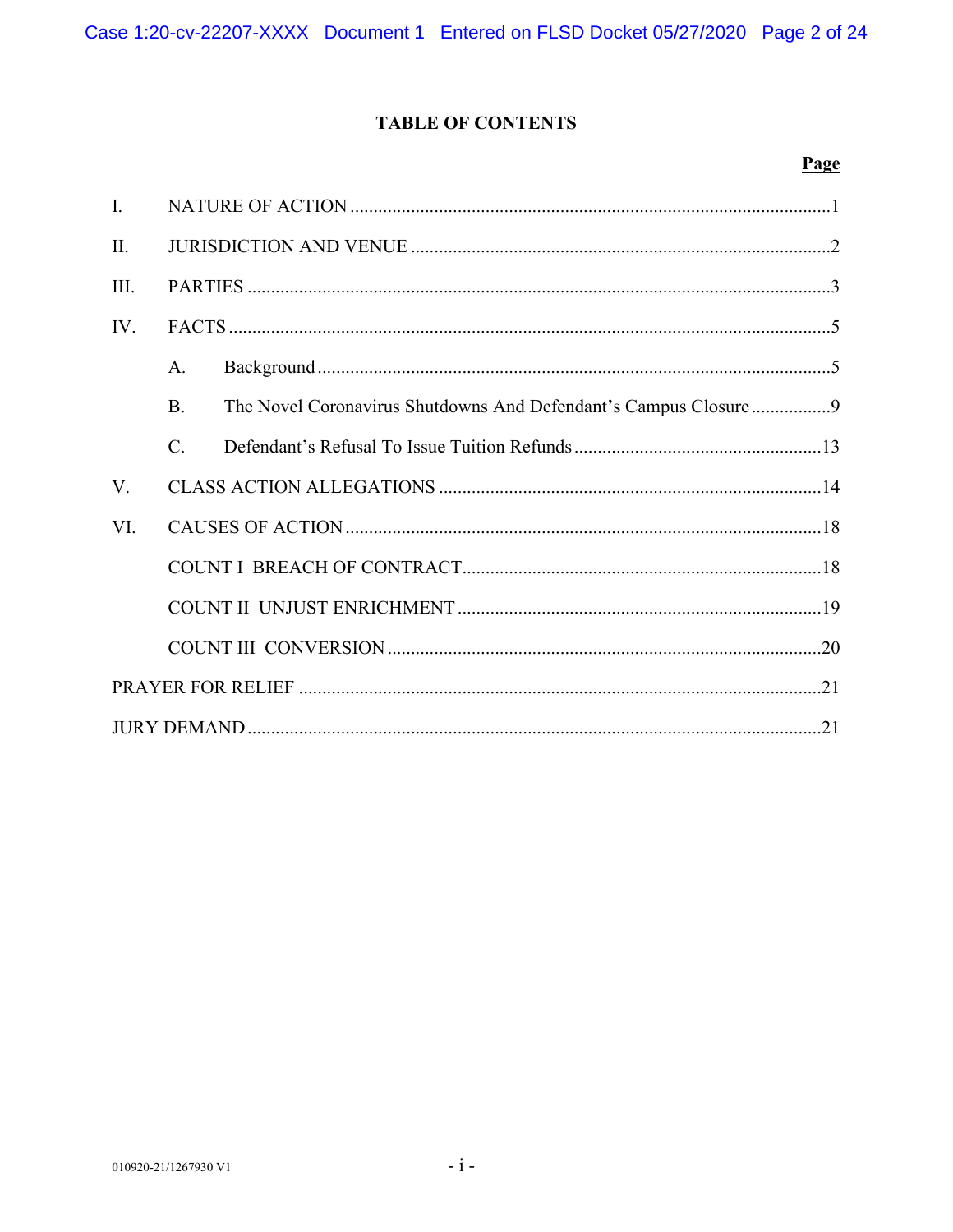Plaintiff, MICHAEL WEISS, individually and on behalf of all others similarly situated, for his Class Action Complaint against Defendant UNIVERSITY OF MIAMI ("Miami"), based upon personal knowledge as to his own actions and based upon the investigation of counsel regarding all other matters, complains as follows:

### **I. NATURE OF ACTION**

1. This Class Action Complaint comes during a time of hardship for so many Americans, with each day bringing different news regarding the novel coronavirus COVID-[1](#page-2-0)9.<sup>1</sup> Social distancing, shelter-in-place orders, and efforts to 'flatten the curve' prompted colleges and universities across the country to shut down their campuses, evict students from campus residence halls, and switch to online "distance" learning.

2. Despite sending students home and closing its campus(es), Defendant continues to charge for tuition and fees as if nothing has changed, continuing to reap the financial benefit of millions of dollars from students. Defendant does so despite students' complete inability to continue school as normal, occupy campus buildings and dormitories, or avail themselves of school programs and events. So while students enrolled and paid Defendant for a comprehensive academic experience, Defendant instead offers Plaintiff and the Class Members something far less: a limited online experience presented by Google or Zoom, void of face-to-face faculty and peer interaction, separated from program resources, and barred from facilities vital to study. Plaintiff, students, and the Class Members did not bargain for such an experience.

<span id="page-2-0"></span> $<sup>1</sup>$  Plaintiff and Plaintiff's counsel are mindful of the severe impact of the coronavirus on all</sup> aspects of society. To minimize the burden on the Court and to reasonably accommodate Defendant, Plaintiff will work with Defendant to reach an agreeable schedule for its response to this Class Action Complaint.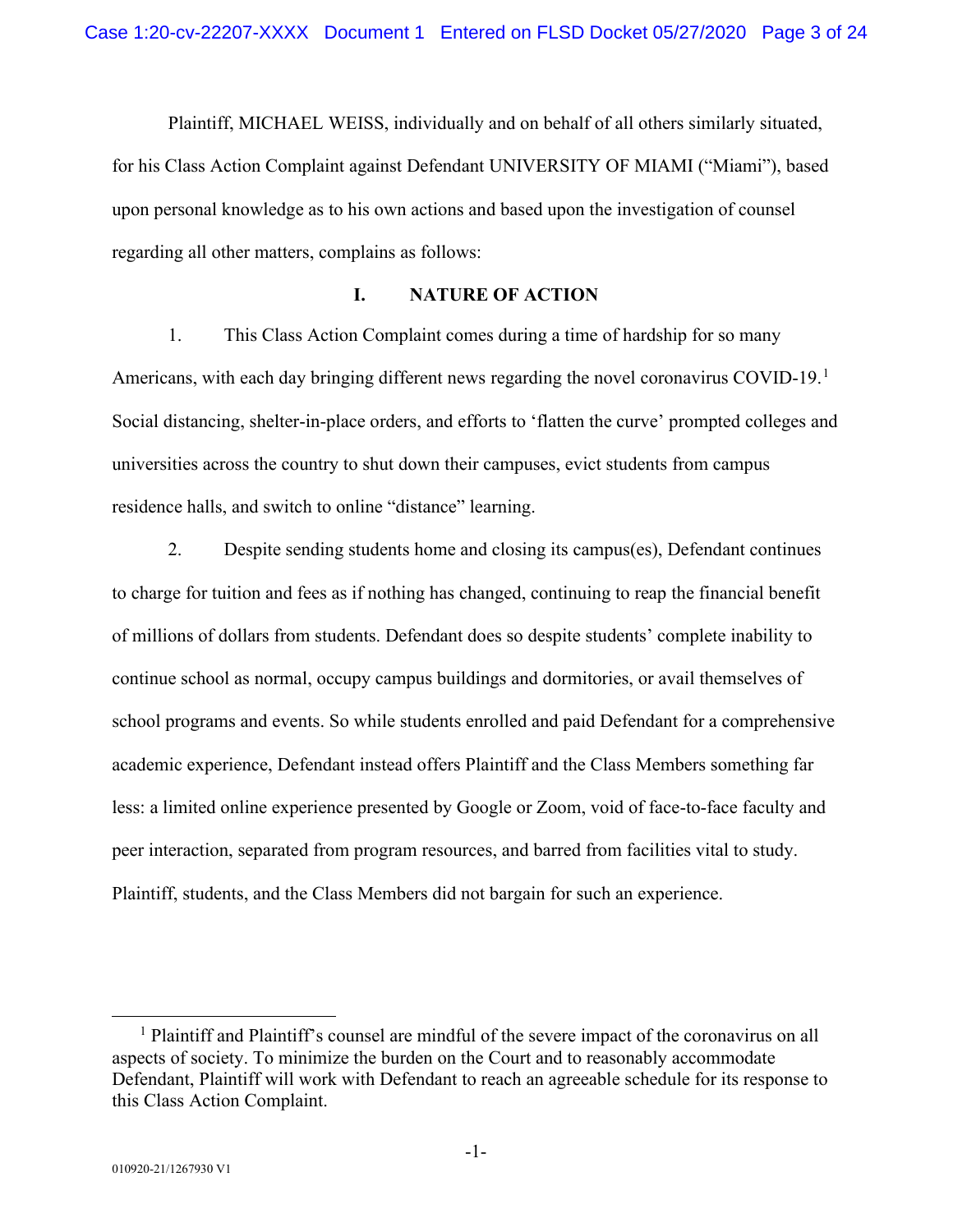3. While some colleges and universities have promised appropriate and/or proportional refunds, Defendant excludes itself from such other institutions treating students fairly, equitably and as required by the law. And for some students and families, Defendant does so based on outdated financial aid equations and collections without taking into account disruptions to family income, a particular concern now where layoffs and furloughs are at record levels.

4. As a result, Defendant's actions have financially damaged Plaintiff and the Class Members. Plaintiff brings this action because Plaintiff, students, and the Class Members did not receive the full value of the services paid, did not receive the benefits of in-person instruction. They have lost the benefit of their bargain and/or suffered out-of-pocket loss, and are entitled to recover compensatory damages, trebling where permitted, and attorney's fees and costs.

### **II. JURISDICTION AND VENUE**

5. This Court has jurisdiction over the subject matter presented by this Complaint because it is a class action arising under the Class Action Fairness Act of 2005 ("CAFA"), Pub. L. No. 109-2, 119 Stat. 4 (2005), which explicitly provides for the original jurisdiction of the Federal Courts of any class action in which any member of the Class is a citizen of a State different from any Defendant, and in which the matter in controversy exceeds in the aggregate sum of \$5,000,000.00, exclusive of interest and costs. Plaintiff alleges that the total claims of individual Class Members in this action are in excess of \$5,000,000.00 in the aggregate, exclusive of interest and costs, as required by 28 U.S.C. §§ 1332(d)(2) and (6), and at least one class member is a citizen of a state different from Defendant. Therefore, diversity of citizenship exists under CAFA as required by 28 U.S.C. § 1332(d)(2)(A). Further, general diversity exists as Plaintiff is a citizen of Virginia, whereas Defendant is a citizen of Florida for purposes of

-2-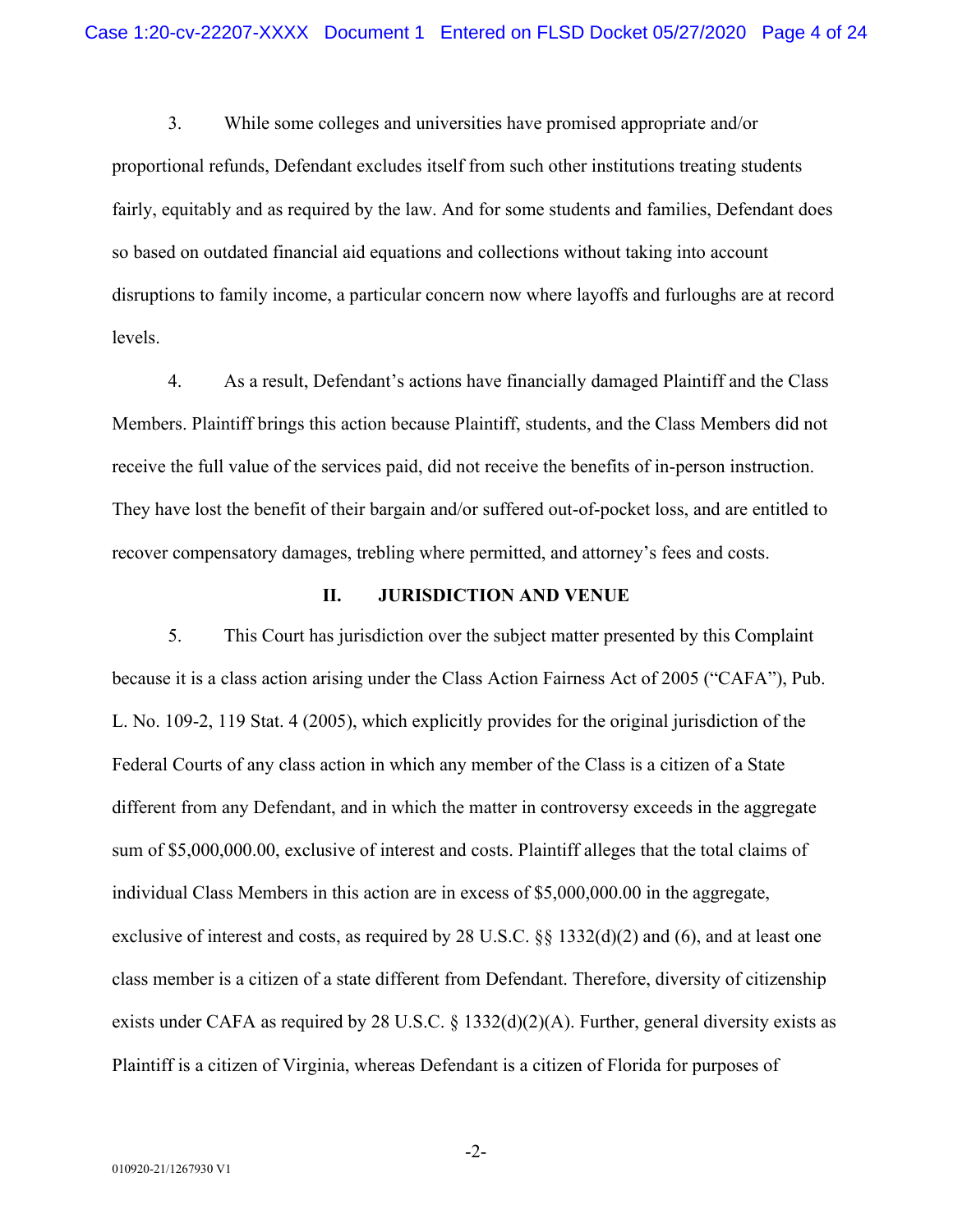diversity. Furthermore, Plaintiff alleges that the total number of members of the proposed Class is greater than 100, pursuant to 28 U.S.C.  $\S$  1332(d)(5)(B).

6. Venue is appropriate in this District because Defendant is located within the Southern District of Florida. And on information and belief, events and transactions causing the claims herein, including Defendant's decision-making regarding its refund policy challenged in this lawsuit, has occurred within this judicial district.

### **III. PARTIES**

7. Plaintiff Michael Weiss is a citizen and resident of the State of Virginia. Plaintiff is the parent of a current Miami student and paid his son's tuition and fees for Defendant's Spring 2020 academic term.

8. Plaintiff/Plaintiff's son is in good financial standing at Defendant, having paid in whole or in combination tuition, fees, costs, and/or charges assessed and demanded by Defendant for the Spring 2020 term. Plaintiff paid Defendant for opportunities and services that his son will not receive, including on-campus education, facilities, services and activities.

9. While Plaintiff's son could have obtained his degree online, Plaintiff's son specifically selected an in-person, in-class experience for the variety of educational experiences and benefits that only an in-person program can deliver. Indeed, Plaintiff selected Miami for its numerous amenities, its campus, as well as the educational opportunities it would provide him.

10. With Miami's campus closure and transition to an online-only educational experience, Plaintiff's son has suffered a decreased quality of experience, education, and lost access to important university facilities and experiences that were bargained for by selecting inperson experiences.

11. For example, Defendant has barred Plaintiff's son from the use of the student athletic center, classroom instruction, as well as university library facilities, which Plaintiff's son

-3-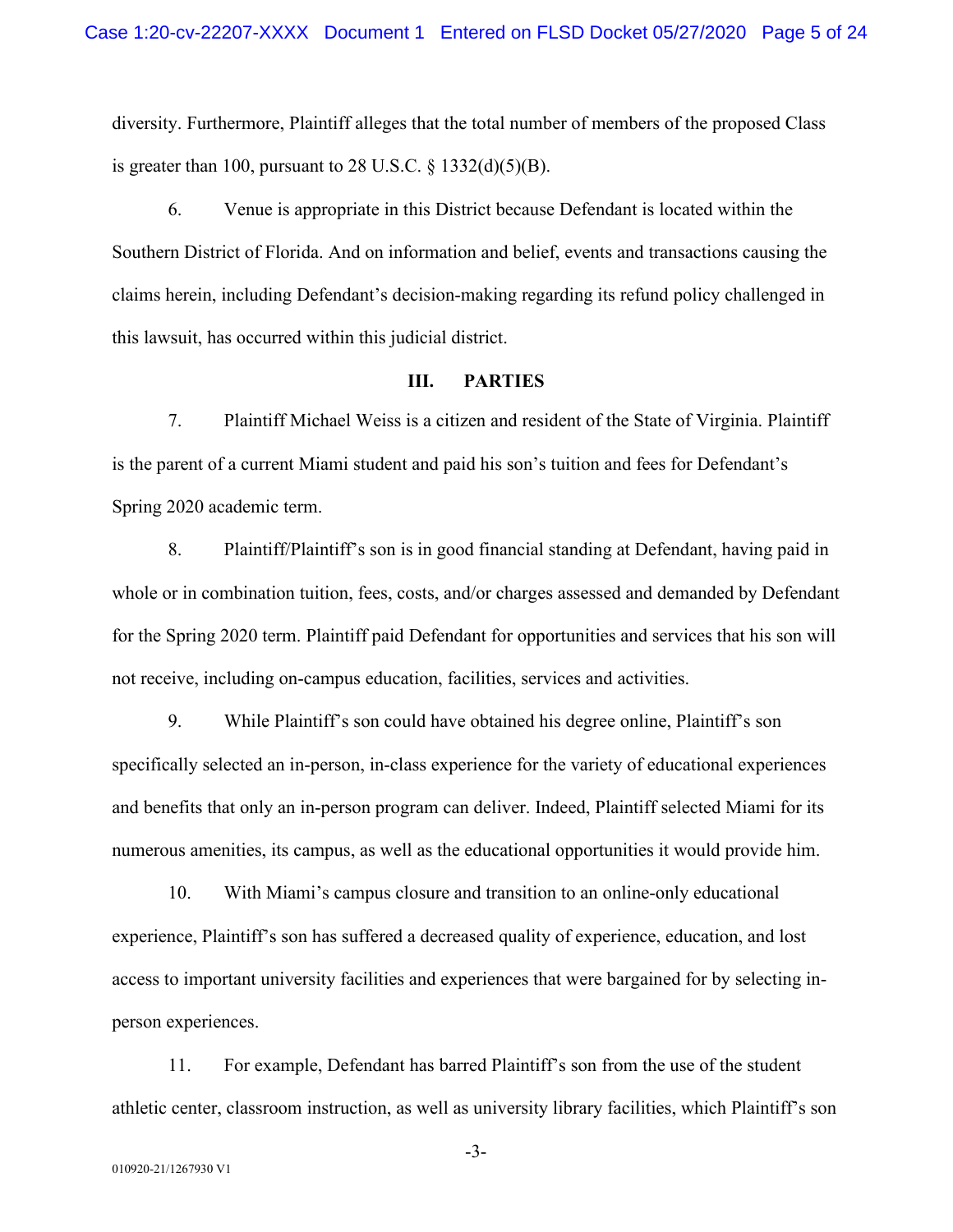regularly utilized for study and group project work. Defendant also prevented Plaintiff's son from participating in extracurricular activities, including club athletics.

12. And with the transition to online-only classes, Plaintiff's son noticed a shift in and loss of academic rigor.

13. While Plaintiff paid Miami for an in-class experience that would enable his son to communicate directly with his professors, attend office hours, and work through issues inperson, such experiences are non-existent following Defendant's campus closure.

14. Some classes resulted in less course assignments, with planned quizzes and exams outright cancelled. Another exam, shifted to online administration was riddled with typographical and other errors.

15. Numerous group projects, an important aspect of Plaintiff's son's core classes, were cancelled and transitioned to individual papers. With such a transition, Plaintiff's son lost out on the ability to interact with peers, develop his network, and friendship.

16. Plaintiff's son also lost in-person interactions with his academic advisors. But with the transition, Plaintiff's son finds it difficult if not impossible to obtain such advising remotely due to communication difficulties.

17. And for one of Plaintiff's son's classes, a key component to the class required Plaintiff to explore local Miami cultural venues and write about the experience. Instead, Plaintiff's son watched internet videos and consulted websites.

18. On top of these difficulties, some professors struggle with online educational delivery technology, with Plaintiff's son observing their difficulties in logging into live chats, trouble sharing presentation screens, locking presentation screens, and countless other technical difficulties.

-4-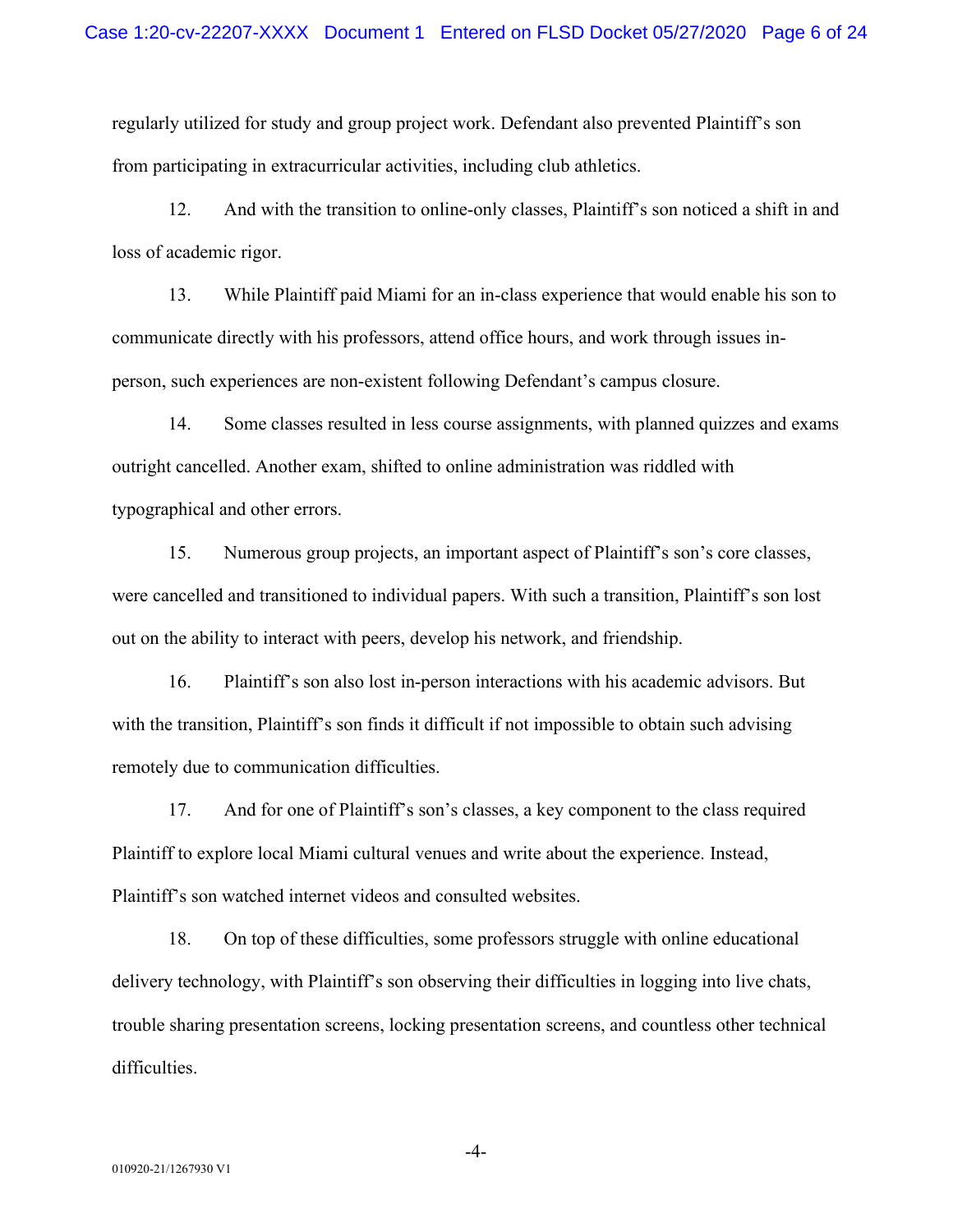19. Defendant University of Miami is an institution of higher learning located in Coral Gables, Florida among other locations within this judicial district. Defendant provides Class Members with campus facilities, in-person classes, as well as a variety of other facilities for which Defendant charges Plaintiff and the Class Members.

### **IV. FACTS**

### **A. Background**

20. Founded in 1925, University of Miami has a current enrollment of more than 17,000 students in 11 schools and colleges serving undergraduate and graduate students in more than 180 majors and programs.

21. For fiscal year 2019, Miami's endowment totaled \$997 million, with net assets of \$2.392 billion. That same year, Miami collected \$560.4 million in tuition and fees (net), a \$25.6 million increase from the prior fiscal year. Miami also reported total operating revenues reaching \$3.574 billion.

22. Over the last decade, Miami has engaged in multiple record breaking campaigns, including the "Momentum" campaign, which amassed "\$1.4 billion in donations at a time when no Florida school had ever before topped the billion-dollar mark"[2](#page-6-0) and the "Momentum2" campaign, through which Miami surpassed \$1.6 billion in donations.<sup>[3](#page-6-1)</sup> And more recently in FY2019, Miami "raised \$321.8 million—more than \$139 million over the previous year, and endowment giving increased by 62 percent, making [FY2019] one of the best fundraising years in the University's 94-year history."[4](#page-6-2)

<span id="page-6-0"></span><sup>2</sup> Michael Vasquez, *UM Kicks off \$1.6 billion campaign,* The Miami Herald (2012).

<span id="page-6-1"></span><sup>3</sup> https://news.miami.edu/stories/2015/05/um-surpasses-1.6-billion-m2-campaign-goal.html.

<span id="page-6-2"></span><sup>&</sup>lt;sup>4</sup> https://president.miami.edu/\_assets/pdf/presidents-report-2019.pdf.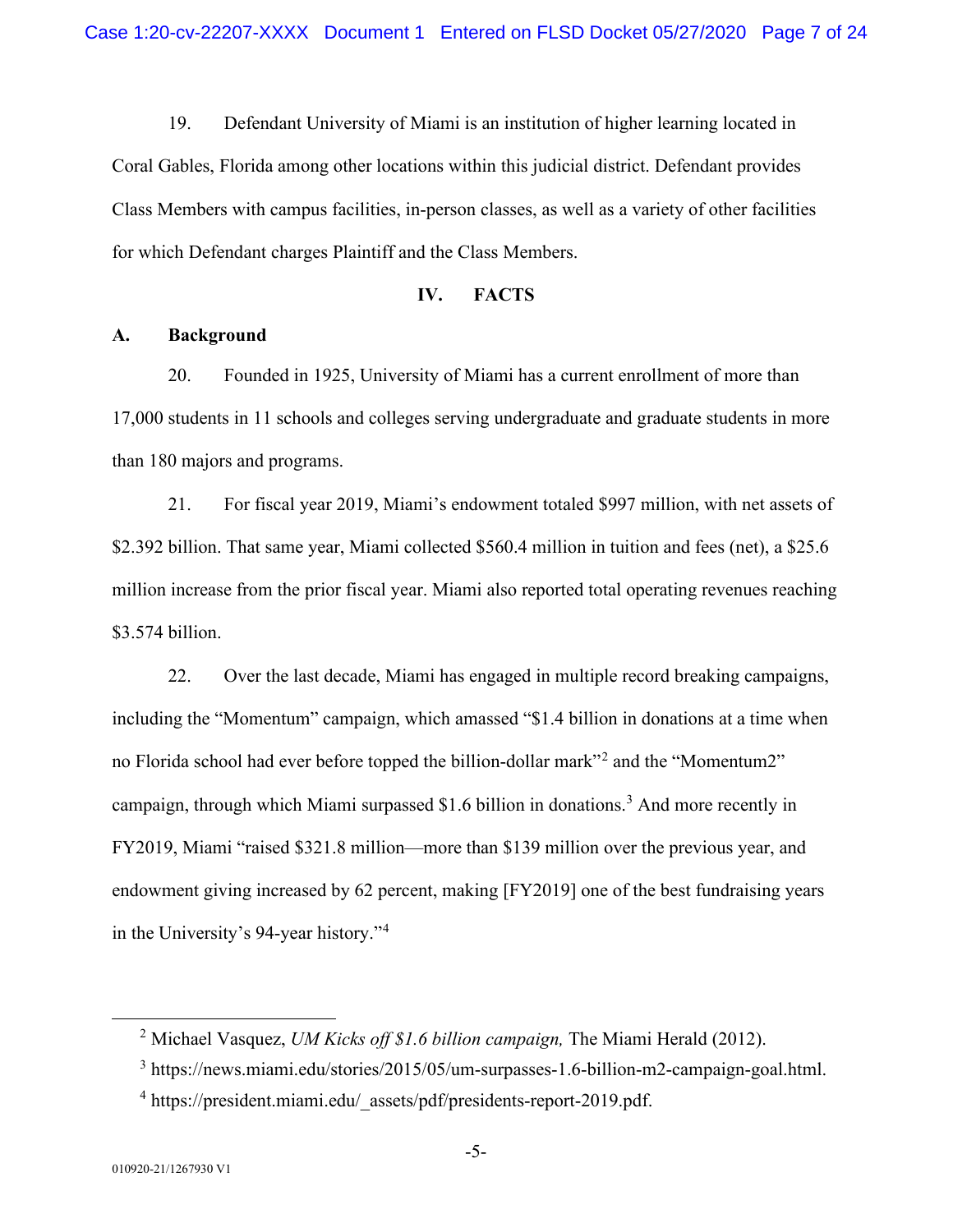23. Recently, Miami received an estimated \$8.1 million from the Federal Government as part of the Coronavirus Aid, Relief, and Economic Security Act ("CARES Act").<sup>[5](#page-7-0)</sup>

24. While many schools nationwide offer and highlight remote learning capabilities as a primary component of their efforts to deliver educational value (*see*, *e.g.*, Western Governors University, Southern New Hampshire University, University of Phoenix-Arizona), Defendant is not such a school.

25. Rather, a significant focus of Defendant's efforts to obtain and recruit students pertains to the campus experience it offers along with face-to-face, personal interaction with skilled and renowned faculty and staff.

26. A few examples of such efforts to promote that experience follow.

27. Miami promotes itself as "one of the best research universities in the Americas," supporting students with "mission-driven discoveries with cutting-edge technology, state-of-theart equipment, and award-winning faculty."[6](#page-7-1)

28. Miami notes that "[t]here is no substitute for the experience of visiting the University of Miami campus," encouraging applicants to "[s]ee first-hand why students chose to live and learn on our Miami campus."<sup>[7](#page-7-2)</sup>

29. As reflected in its requirement that non-local first-year students to live in University housing, Miami recognizes the importance of living on (or near) campus and the experiences that result from such in-person interactions, noting "[l]iving on campus is a chance

<span id="page-7-2"></span><span id="page-7-1"></span><span id="page-7-0"></span><sup>5</sup> https://www.insidehighered.com/news/2020/04/10/listing-funds-each-college-can-expectreceive-under-federal-stimulus.

 $6$  https://admissions.miami.edu/undergraduate/index.html.

 $^7$  https://admissions.miami.edu/undergraduate/student-life/visit/index.html.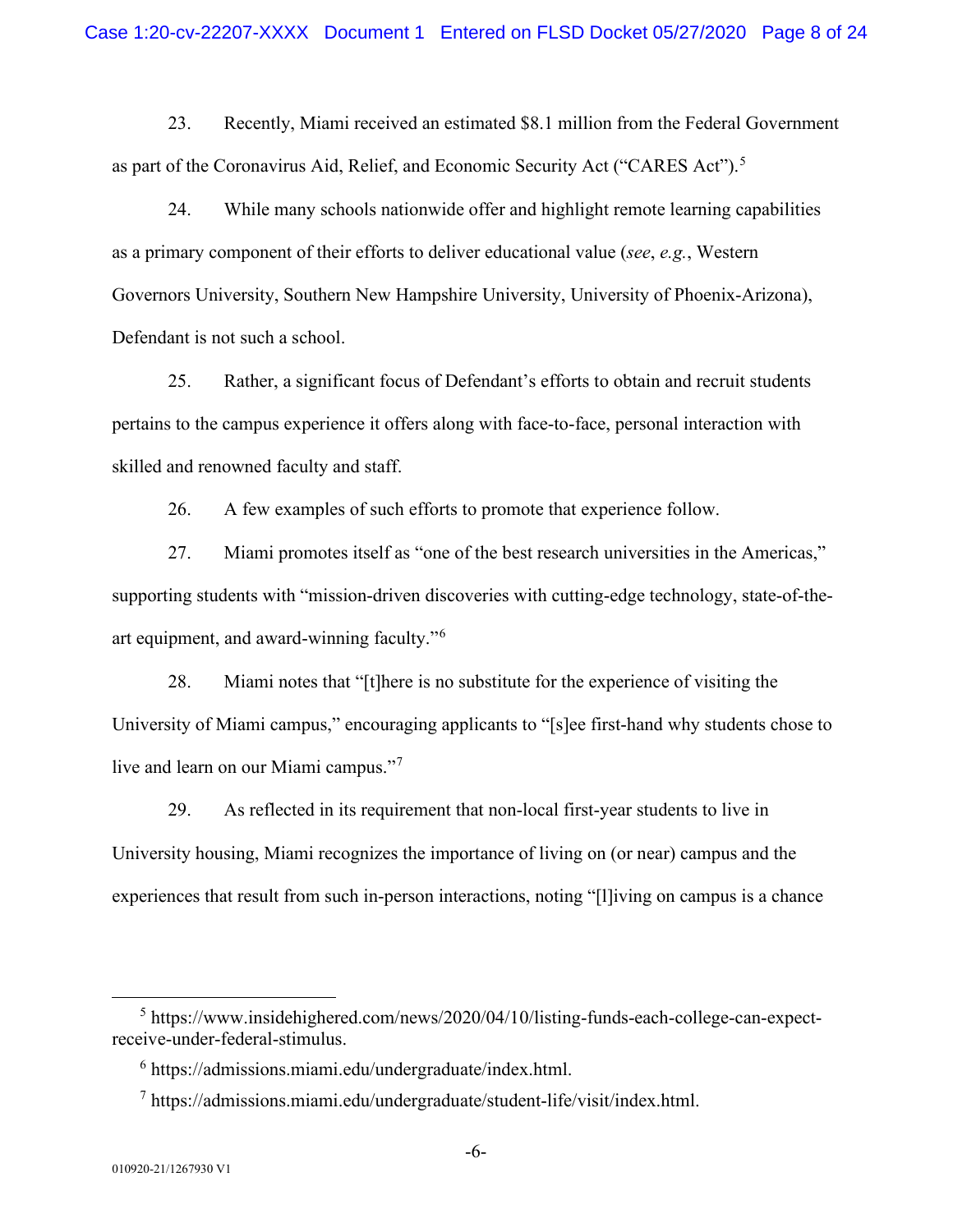to live and interact with culturally diverse students and receive support and enhanced learning opportunities through live-in faculty and student affairs staff."[8](#page-8-0)

30. To that end, Miami's Housing & Residential Life team "focuses its efforts on developing students both personally and professionally throughout their time on campus. By living on campus, students are footsteps away from a variety of academic, cultural and social experiences that are hard to get elsewhere."[9](#page-8-1) Thus, Miami explains that "[a]s a result of the residential experience, resident students can expect to "[e]ngage and connect with the campus community," "[l]earn ways to take care of yourself," "discovery and discuss new ideas outside of the classroom"—including through interaction "with faculty and University leaders in the residential setting." And in doing so, students develop "skills to thrive beyond UM" such as by "[d]iscovering tools and strategies promoting the advancement of interpersonal skills" and "[r]ecognizing the resources and behaviors that promote academic, intrapersonal and professional success."[10](#page-8-2)

31. Further, Miami provides top facilities for student use.

32. Such facilities include, but are not limited to, its library system which "rank[s] among the top research libraries in North America with a combined collection of over 4 million volumes, with over 100,000 current electronic and print serials"[11](#page-8-3) and which also contain extensive group study spaces, the Herbert Wellness Center, "[d]esigned to be one of the finest centers in the nation for recreational sports, fitness, and wellness education programs  $\dots$ <sup>[12](#page-8-4)</sup>

<span id="page-8-0"></span><sup>8</sup> https://admissions.miami.edu/undergraduate/about/FAQs/student-life/index.html.

<span id="page-8-2"></span><span id="page-8-1"></span> $9$  https://hrl.studentaffairs.miami.edu/living-on-campus/what-to-expect/index.html. <sup>10</sup> *Id.*

<span id="page-8-3"></span><sup>11</sup> https://welcome.miami.edu/academics/libraries/index.html.

<span id="page-8-4"></span><sup>12</sup> https://wellness.studentaffairs.miami.edu/facilities/index.html.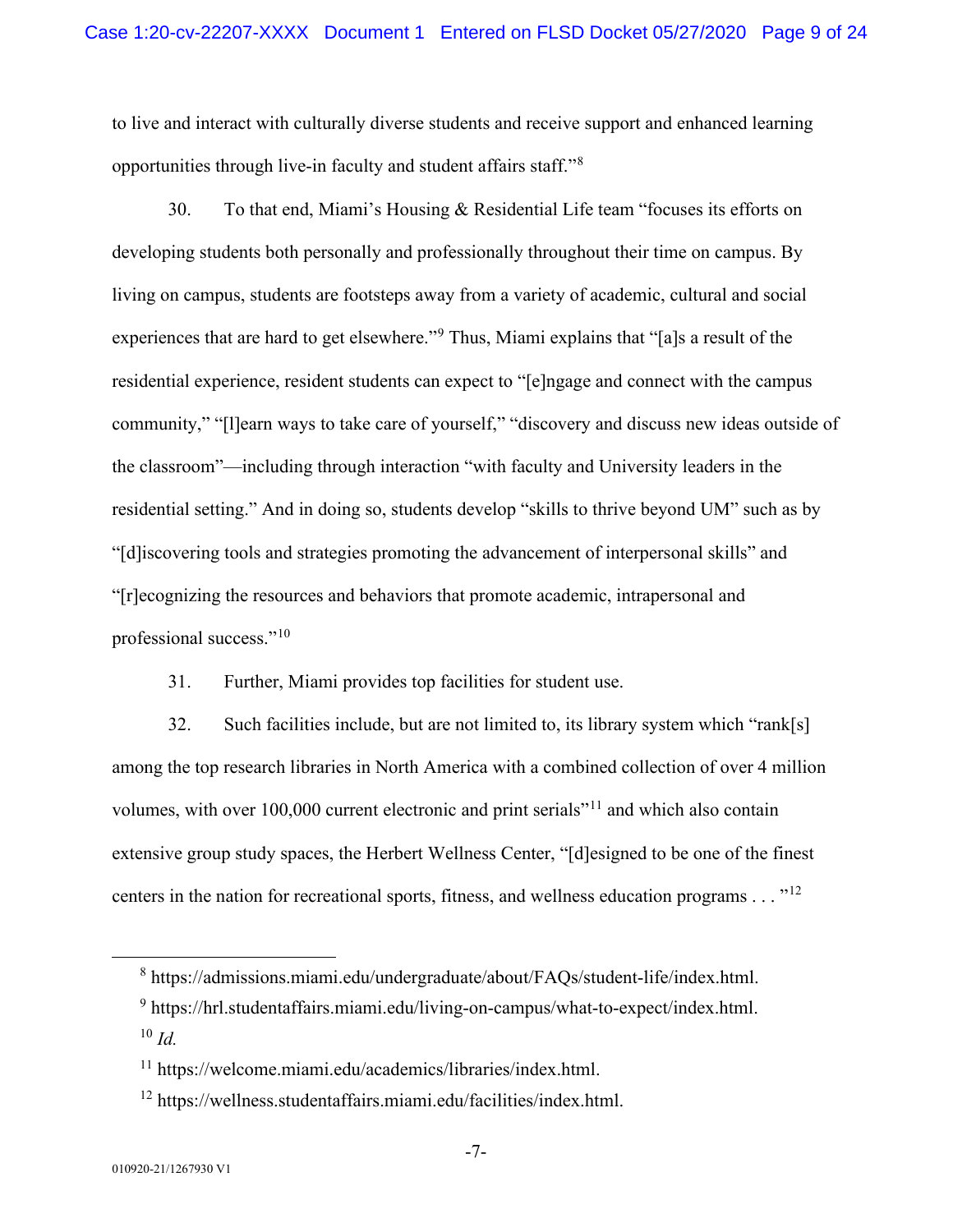33. Moreover, Miami boasts the extensive, hands-on research and educational experiences to students. Miami offers a number of research centers and institutes which "reflect our broad interests and expertise and our commitment to raising awareness, finding solutions, and creating connections through hands-on learning, scholarly research, and community outreach and education."[13](#page-9-0) Similarly, its business school describes "[t]he School's innovative undergraduate business curriculum takes on a global perspective with hands-on real-world learning from day one, providing students with the knowledge and skills they need to succeed in today's increasingly competitive economy."[14](#page-9-1)

34. To obtain such educational opportunities and activities, Plaintiff and the Class Members pay, in whole or in part, significant tuition, fees, and/or room and board.

35. For the Spring 2020 term, Defendant assessed the following tuition and fee charges per semester to full-time undergraduates: \$25,200 in tuition, \$167 as a student activity fee, \$99 as an athletic fee, \$156 for wellness center fee, \$186.00 for student health and counseling centers fee, and \$166 for a student center fee. Furthermore, on-campus housing and meal charges reach \$7,734 per semester. Defendant assessed graduate students at the rate of \$2,100 per credit hour, along with various other fees depending on the course of study and course load.

36. Schools delivering an online-only educational experience assess significantly discounted rates for delivering such educational services. For example, Western Governor's University charges flat-rate tuition at \$3,370 per term while Southern New Hampshire University

<sup>13</sup> https://welcome.miami.edu/research/index.html.

<span id="page-9-1"></span><span id="page-9-0"></span><sup>&</sup>lt;sup>14</sup> https://www.bus.miami.edu/academic-programs/undergraduate-businesseducation/index.html.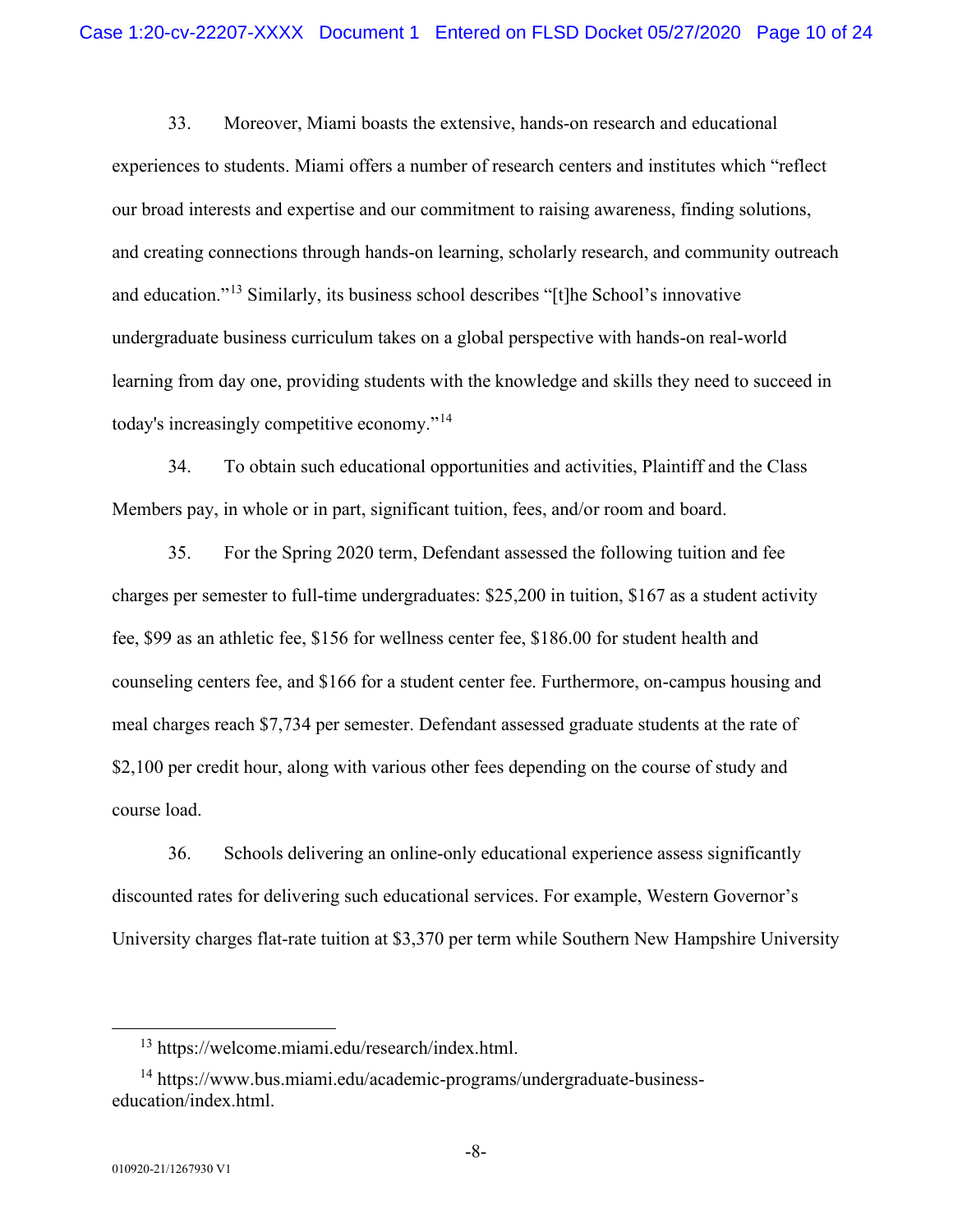charges \$960 per course for online undergraduate programs and \$1,881 per course for online graduate programs.

### **B. The Novel Coronavirus Shutdowns And Defendant's Campus Closure**

37. On December 31, 2019, governmental entities in Wuhan, China confirmed that health authorities were treating dozens of cases of a mysterious, pneumonia-like illness. Days later, researchers in China identified a new virus that had infected dozens of people in Asia, subsequently identified and referred to as the novel coronavirus, or COVID-19.

38. By January 21, 2020, officials in the United States were confirming the first known domestic infections of COVID-19.

39. Due to an influx of thousands of new cases in China, on January 30, 2020, the World Health Organization officially declared COVID-19 as a "public health emergency of international concern."

40. By March 11, 2020, the World Health Organization declared COVID-19 a pandemic.

41. Travel and assembly restrictions began domestically in the United States on March 16, 2020, with seven counties in the San Francisco, California area announcing shelter-inplace orders. Other states, counties, and municipalities have followed the shelter-in-place orders and as of April 6, 2020, 297 million people in at least 38 states, 48 counties, 14 cities, the District of Columbia, and Puerto Rico are being urged or directed to stay home.

42. On or about March 12, 2020, Defendant extended students' spring break through March 22, 2020, with classes to resume on March 23, 2020 "strictly in online/remote/distance learning environments through at least April 4."

-9-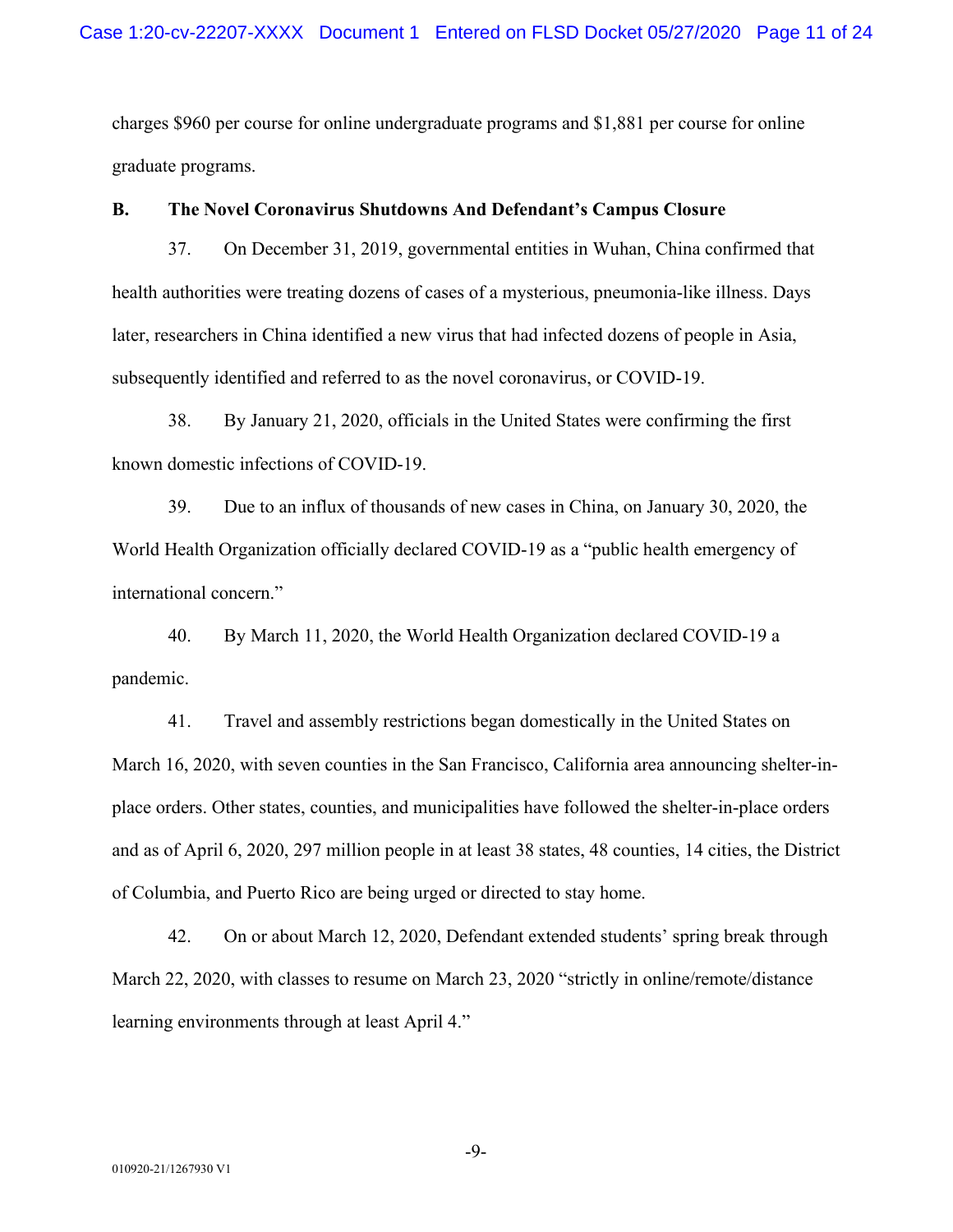43. On or about March 25, 2020, the City of Coral Gables issued a "safer at home" order, requiring residents and businesses to restrict non-essential activities.<sup>[15](#page-11-0)</sup>

44. On or about March 17, 2020, Defendant effectively closed its campus migrating all, or substantially all, classes online beginning March 23, 2020.<sup>[16](#page-11-1)</sup> That day Defendant closed most on-campus facilities, including the Wellness Center, pool, and university libraries.<sup>[17](#page-11-2)</sup> Defendant also "strongly encourage[d] all students to return to their permanent residence and not remain in on-campus housing."

45. Defendant's implantation of online learning required "hours of training, reworking of courses and syllabi, and translating your teaching into digital platforms—all accomplished in a single week."[18](#page-11-3)

46. Though the reasons for such closures are justified, the fact remains that such closures and cancellations present significant loss to Plaintiff's son and the Class Members.

47. College students across the country have offered apt descriptions of the loss they have experienced as a result of the pandemic, highlighting the disparity between students' bargained for educational experience and the experience that colleges and universities, including Defendant, now provide.

48. For example, as reported in The Washington Post, one student "wonders why he and others . . . are not getting at least a partial tuition refund. Their education, as this school year ends in the shadow of a deadly pandemic, is nothing like the immersive academic and social experience students imagined when they enrolled. But tuition remains the same: \$27,675 per

- <span id="page-11-2"></span><sup>17</sup> *Id.*
- <span id="page-11-3"></span><sup>18</sup> *Id.*

<span id="page-11-0"></span><sup>15</sup> https://coronavirus.miami.edu/updates-and-messages/index.html.

<span id="page-11-1"></span><sup>16</sup> *Id.*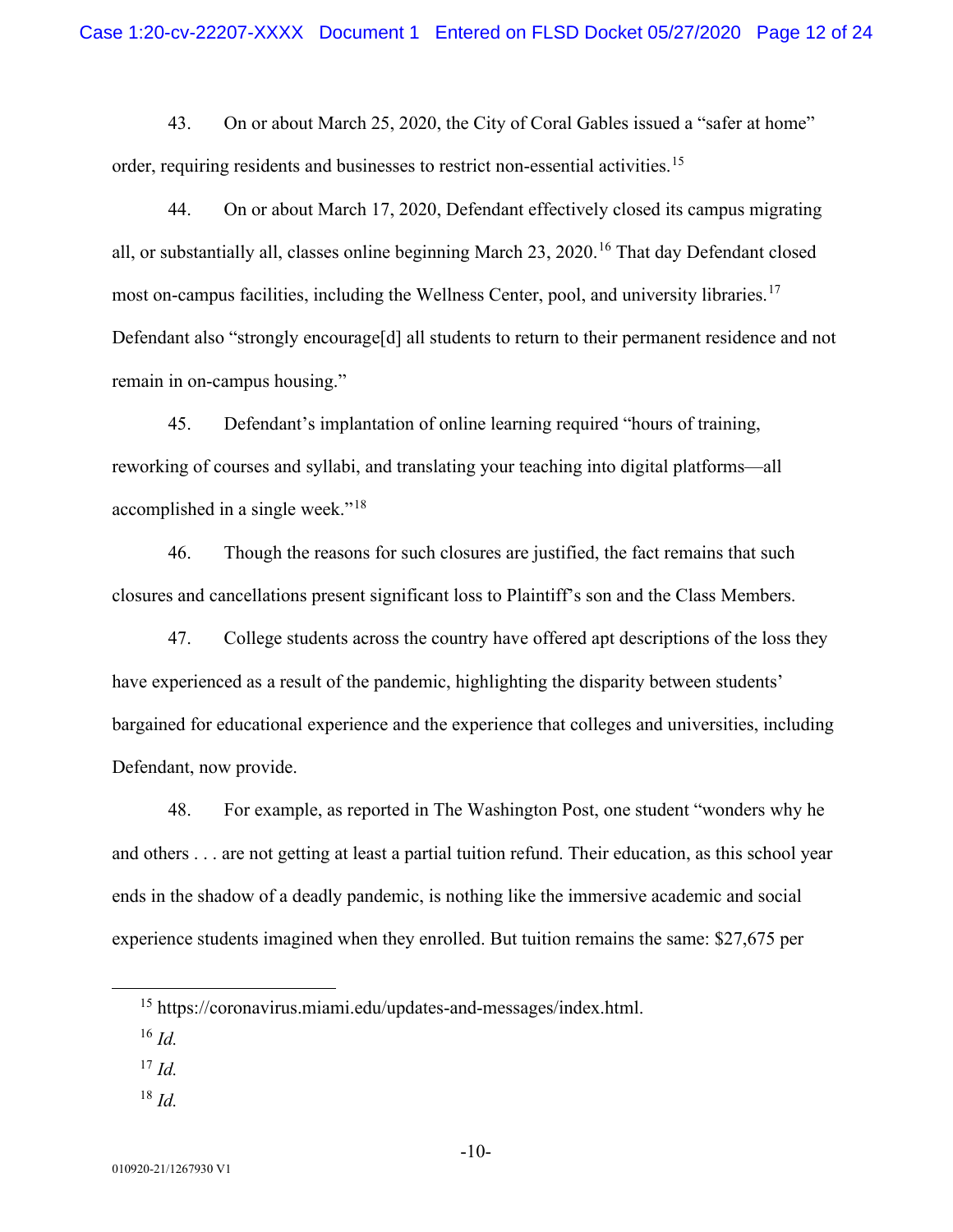semester . . . 'Our faculty are doing a good job of working with us,' said Patel, 22, who is from New Jersey. 'But at the end of the day, it's not the same as in-person learning . . . It shouldn't just be a part of the business model where, no matter what happens, you have to pay the same amount. The cost needs to reflect some of the realities."<sup>[19](#page-12-0)</sup>

49. As another example, as reflected in a Change.org petition, with nearly 5,000 supporters, students at another major university highlight the loss experienced by students: "As a result of the COVID-19 global pandemic crisis, Governor Pritzker has declared a state of emergency in Illinois. In response, Northwestern University made the sensible decision to offer all Spring 2020 courses online for the start of the quarter and will likely extend this to the rest of the quarter as the situation worsens. While this is certainly the right call to ensure the health and safety of all students, Northwestern's tuition and fees do not accurately reflect the value lost by switching to online education for potentially an entire term. For the following reasons, we are seeking a partial refund of tuition and full refund of room and board for the Spring 2020 quarter. Since Northwestern is a top private university, the estimated annual cost of attendance of \$78,654 goes towards a comprehensive academic experience that cannot be fully replicated online. Due to the COVID-19 crisis, students paying for the Northwestern experience will no longer have access to invaluable face-to-face interaction with faculty, resources necessary for specific programs, and access to facilities that enable learning."<sup>[20](#page-12-1)</sup>

50. Another university's student newspaper reflects another example: "At this time, most of the campus and dorms need not be rigorously maintained. No events will be held, nor speakers hosted. The world-class education that consists in having opportunities to work and

<span id="page-12-1"></span><span id="page-12-0"></span><sup>&</sup>lt;sup>19</sup> https://www.washingtonpost.com/education/2020/04/16/college-students-are-rebellingagainst-full-tuition-after-classes-move-online/.

<sup>&</sup>lt;sup>20</sup> https://www.change.org/p/northwestern-university-tuition-fees-reduction-for-spring-2020.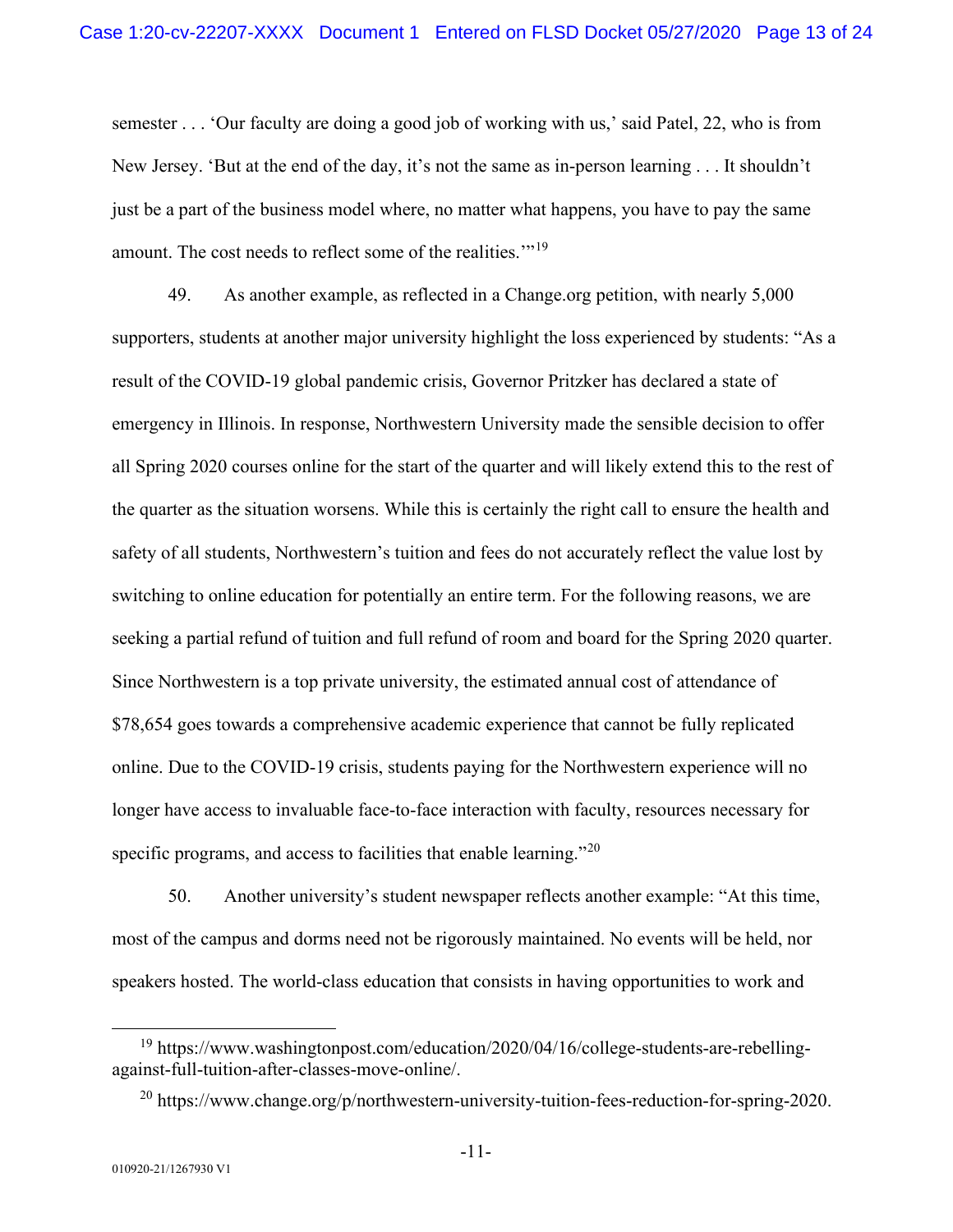interact with academics and peers (not to mention the vast numbers of innovators, creators, doctors, organizers, and more that congregate on our campus) will no longer be provided."<sup>[21](#page-13-0)</sup>

51. Miami students share such sentiments. As highlighted in The Miami Hurricane student newspaper editorial titled "UM's response to COVID-19: The good, the bad and the uncertain" the student editorial board opined: "We doubt this will actually happen, but it would be nice to receive some kind of tuition refund. UM has not yet spoken on this matter, even though student group chats have been buzzing about it. We understand that this is a strange situation, but we didn't pay \$25,000 this semester for online classes, which, to be frank, are just not as valuable as in-person classes. Plus, we're not using any of UM's on-campus facilities or resources, further devaluing our experience. We should pay for what we're getting, not what we wish we were getting."<sup>[22](#page-13-1)</sup>

52. Another article from the Miami Hurricane recognized "Remote learning just isn't the same, students say."[23](#page-13-2) As the article explained the student-experience:

> In-person lectures and discussions turned into virtual classes mostly held either through Zoom or Blackboard Collaborate Ultra. Hands-on classes such as chemistry labs now require students to watch videos of the labs taking place rather than performing the experiments themselves. For students with back-to-back classes, this can mean spending several consecutive hours of their day staring at screens. Nearly a month into remote classes with just two weeks left in the semester, many students are finding that learning from their homes isn't the same.

 $^{21}$  https://www.chicagomaroon.com/article/2020/3/19/uchicago-lower-tuition-spring-2020/.

<span id="page-13-1"></span><span id="page-13-0"></span> $^{22}$  https://www.themiamihurricane.com/2020/04/03/ums-response-to-covid-19-the-good-thebad-and-the-uncertain/.

<span id="page-13-2"></span><sup>23</sup> https://www.themiamihurricane.com/2020/04/22/remote-learning-just-isnt-the-samestudents-say/.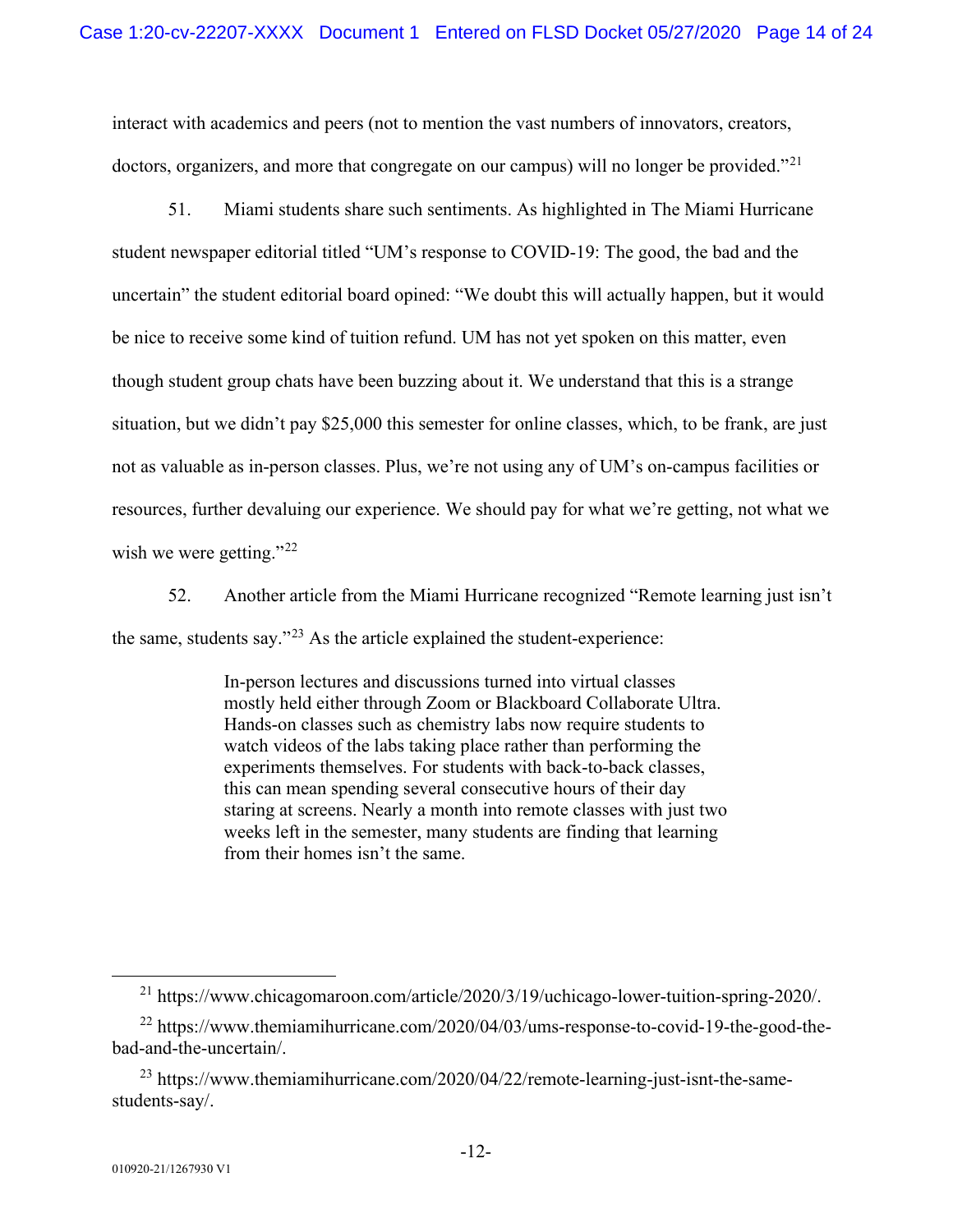"When I go onto Zoom classes it's really hard to pay attention and learn," Sleeman said. "I'm very discouraged because I don't feel like I'm learning anything."

Sleeman said that while he appreciates his professors' efforts, the online format is not as conducive to learning, especially when students aren't used to it.

On top of all of his classes, Sleeman is a workshop leader for organic chemistry, which he continues to host virtually. There too, he has noticed a similar trend among students.

"Less people show up to workshops and I think that's indicative of less motivation," Sleeman said. "I used to have 10 people show up and now I have two or three. Even though there is more time in the day, people aren't going to things like this involving school."

\*\*\*

Students, professors and administrators alike agree that virtual learning is not an ideal format. Meeting over Zoom or Collaborate Ultra has changed classroom dynamics, Kain said.<sup>[24](#page-14-0)</sup>

### **C. Defendant's Refusal To Issue Tuition Refunds**

53. Given Defendant's transition to online classes and COVID-19 concerns,

Defendant asked students to vacate student housing.

54. While Defendant has agreed to provide some refunds to certain fees and services,

*i.e.*, housing, dining, parking, student center, wellness center, health and counseling, student

activities, and athletics fees, with such fees prorated to March 25, 2020, when classes

transitioned to an online format.<sup>[25](#page-14-1)</sup>

55. However, Defendant has refused to issue students or parents partial tuition

refunds.

<span id="page-14-1"></span><span id="page-14-0"></span> $^{24}$  https://www.themiamihurricane.com/2020/04/22/remote-learning-just-isnt-the-samestudents-say/.

<sup>25</sup> https://coronavirus.miami.edu/updates-and-messages/index.html.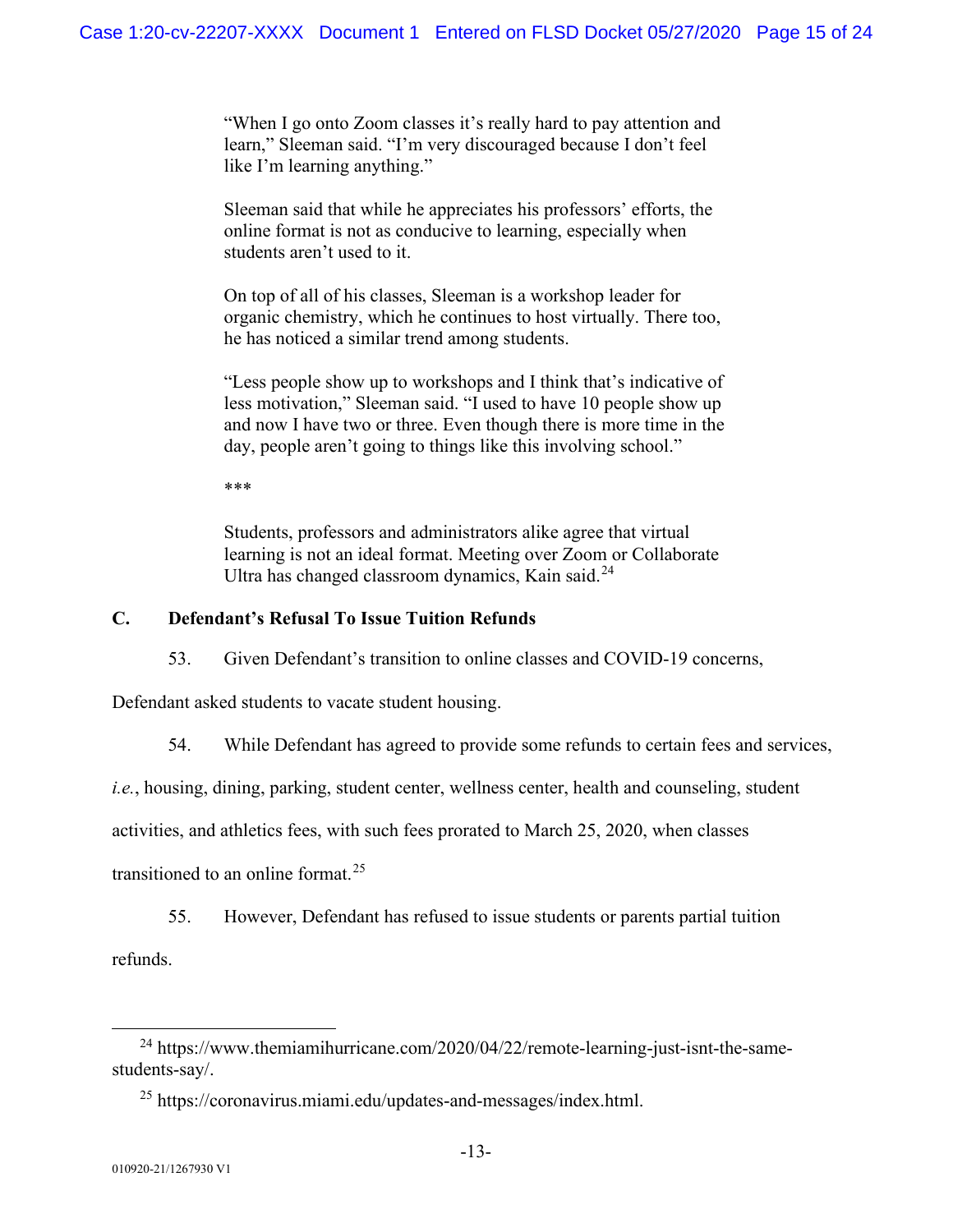56. Defendant's refusal to refund tuition comes as even the university's president confirmed the lower quality of the online-only education provided to students as reflected in Miami's student newspaper's discussion regarding the potential return to online learning in Fall 2020: "UM students have shared misgivings about the value of online classes, but [Miami President] Frenk assured that any online format in the fall would be a much higher quality than the emergency online instruction given this semester."<sup>[26](#page-15-0)</sup>

57. As Miami President Frenk described the rushed shift to online classes "in the end we had 10 days to migrate every single course" but that the university is now working of "taking full advantage of all the capacities of high quality online instruction  $\dots$  ."<sup>[27](#page-15-1)</sup>

### **V. CLASS ACTION ALLEGATIONS**

58. Plaintiff sues under Rule 23(a), (b)(2), and Rule 23(b)(3) of the Federal Rules of Civil Procedure, on behalf of himself and a Class defined as follows:

> All people paying Defendant, in whole or in part, personally and/or on behalf of others, for Spring 2020 tuition and fees for in-person instruction and use of campus facilities, but were denied use of and/or access to in-person instruction and/or campus facilities by Defendant.

Excluded from the Class is Defendant, any entity in which Defendant has a controlling interest, and Defendant's legal representatives, predecessors, successors, assigns, and employees. Further excluded from the Class is this Court and its employees. Plaintiff reserves the right to modify or amend the Class definition including through the creation of sub-classes if necessary, as appropriate, during this litigation.

<span id="page-15-1"></span><span id="page-15-0"></span><sup>&</sup>lt;sup>26</sup> https://www.themiamihurricane.com/2020/05/04/president-frenk-outlines-his-plan-for-areturn-this-fall-2/.

<sup>&</sup>lt;sup>27</sup> https://www.youtube.com/watch?v=7L-U\_izBha8.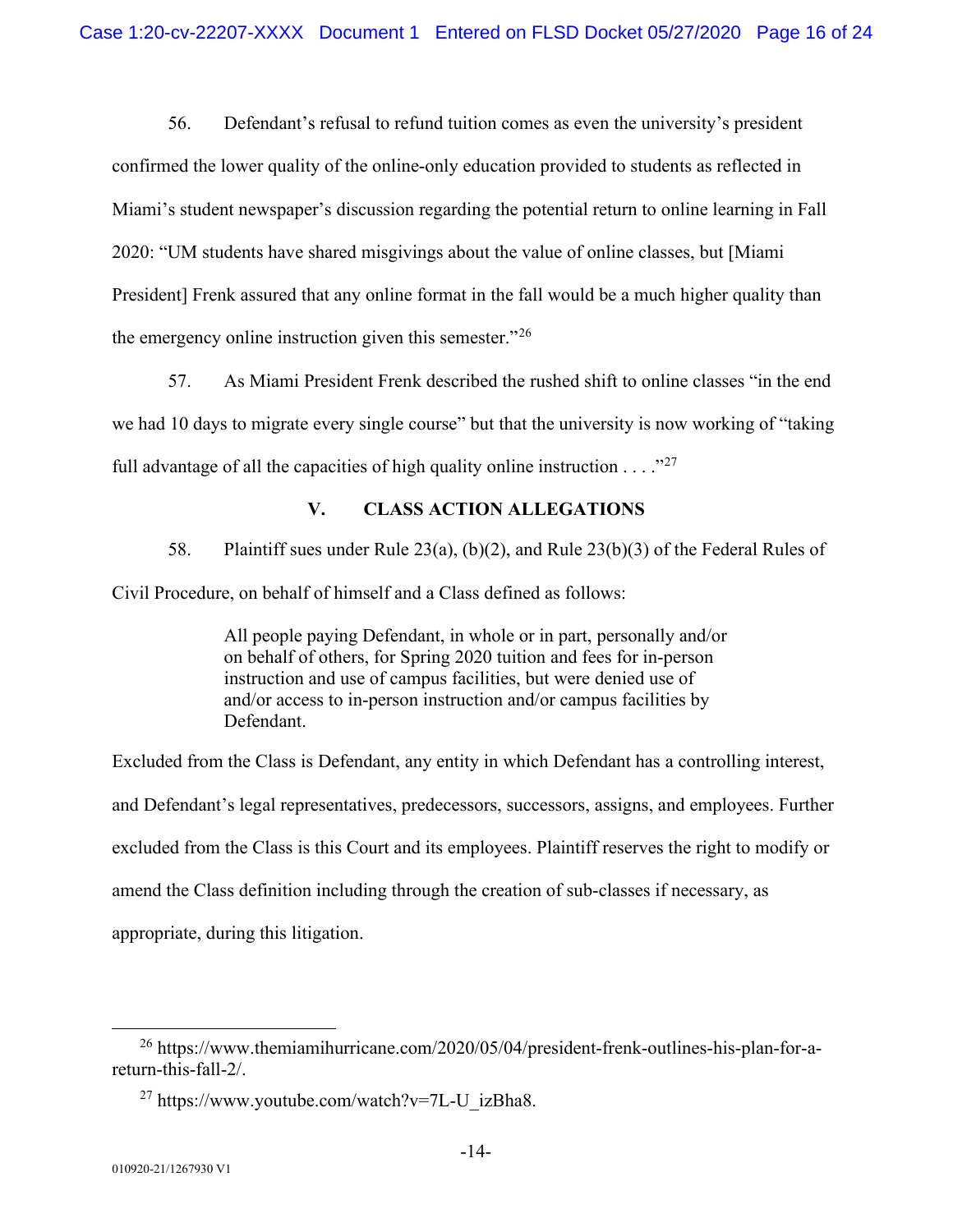59. The definition of the Class is unambiguous. Plaintiff is a member of the Class Plaintiff seeks to represent. Class Members can be notified of the class action through contact information and/or address lists maintained in the usual course of business by Defendant.

60. Per Rule 23(a)(1), Class Members are so numerous and geographically dispersed that their individual joinder of all Class Members is impracticable. The precise number of Class members is unknown to Plaintiff but may be ascertained from Defendant's records. However, given the thousands of students enrolled at Defendant in a given year, that number greatly exceeds the number to make joinder possible. Class Members may be notified of the pendency of this action by recognized, Court-approved notice dissemination methods, which may include U.S. Mail, electronic mail, Internet postings, and/or published notice.

61. Defendant has acted or refused to act on grounds generally applicable to Plaintiff and the Class Members, making appropriate final injunctive relief and declaratory relief regarding the Class under Rule 23(b)(2).

62. Consistent with Rule  $23(a)(2)$ , Defendant engaged in a common course of conduct giving rise to the legal rights sought to be enforced by the Class Members. Similar or identical legal violations are involved. Individual questions pale by comparison to the numerous common questions that predominate. The injuries sustained by the Class Members flow, in each instance, from a common nucleus of operative facts—Defendant's campus closure and student evictions, its complete transition to online classes, and Defendant's refusal to fully refund tuition, fees, and/or room and board.

63. Additionally, common questions of law and fact predominate over the questions affecting only individual Class Members under Rule 23(a)(2) and Rule 23(b)(3). Some of the common legal and factual questions include:

-15-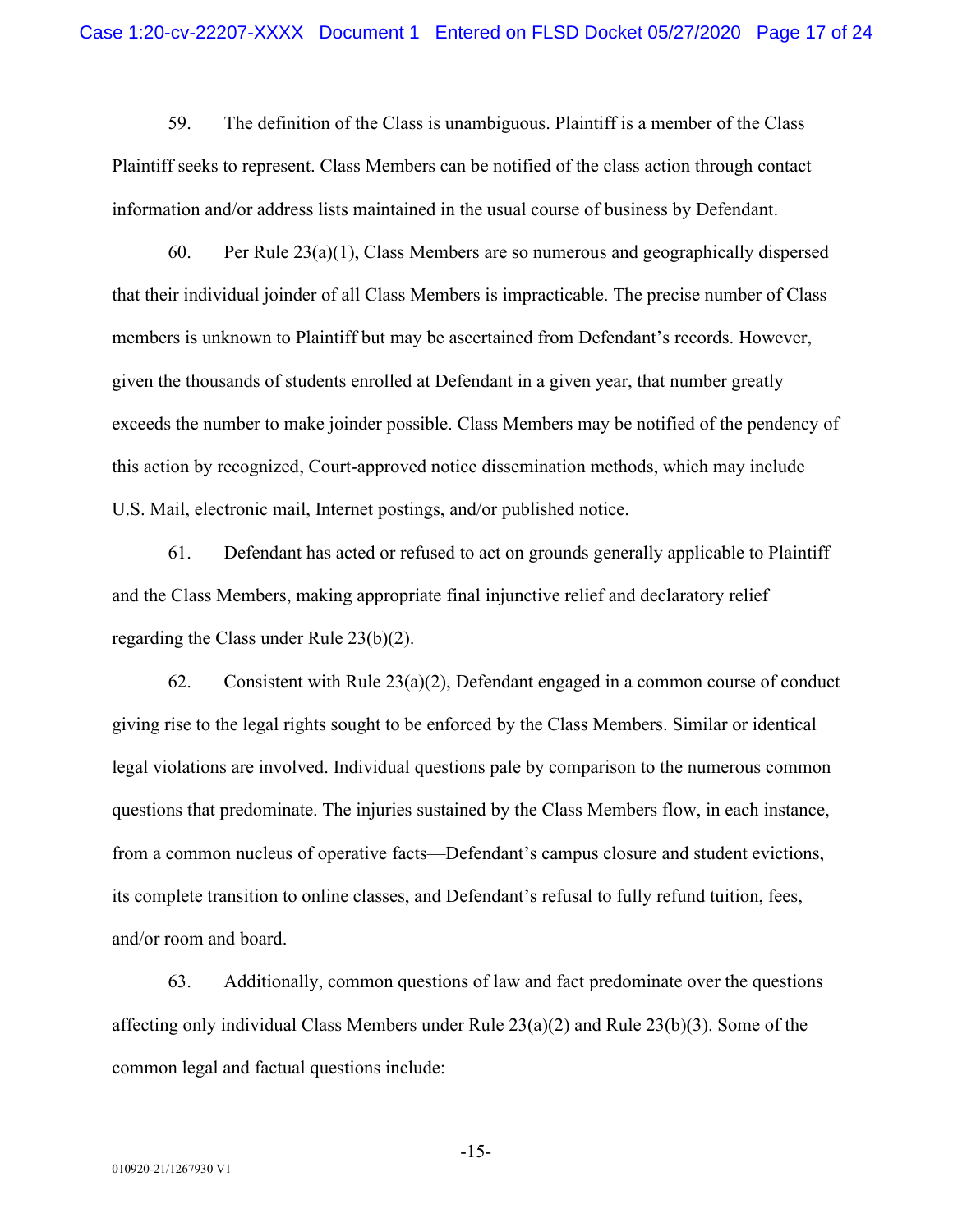- a. Whether Defendant engaged in the conduct alleged;
- b. Whether Defendant has a policy and/or procedure of denying refunds, in whole or in part, to Plaintiff and the Class Members;
- c. Whether Defendant breached identical contracts with Plaintiff and the Class Members;
- d. Whether Defendant violated the common law of unjust enrichment;
- e. Whether Defendant converted Plaintiff and the Class Members refunds and/or rights to refunds; and
- f. The nature and extent of damages and other remedies to which the conduct of Defendant entitles the Class Members.

64. The Class Members have been damaged by Defendant through its practice of denying refunds to Class Members.

65. Plaintiff's claims are typical of the claims of the other Class Members under Rule  $23(a)(3)$ . Plaintiff is the parent of a student enrolled at Defendant in the Spring 2020 term. Like other Class Members, Plaintiff's son was instructed to leave Defendant's campus, forced to take online classes, and has been completely or partially denied a refund for tuition and fees.

66. Plaintiff and Plaintiff's counsel will fairly and adequately protect the interests of the Class as required by Rule  $23(a)(4)$ . Plaintiff is familiar with the basic facts that form the bases of the Class Members' claims. Plaintiff's interests do not conflict with the interests of the other Class Members he seeks to represent. Plaintiff has retained counsel competent and experienced in class action litigation and intends to prosecute this action vigorously. Plaintiff's counsel has successfully prosecuted complex class actions, including consumer protection class

-16-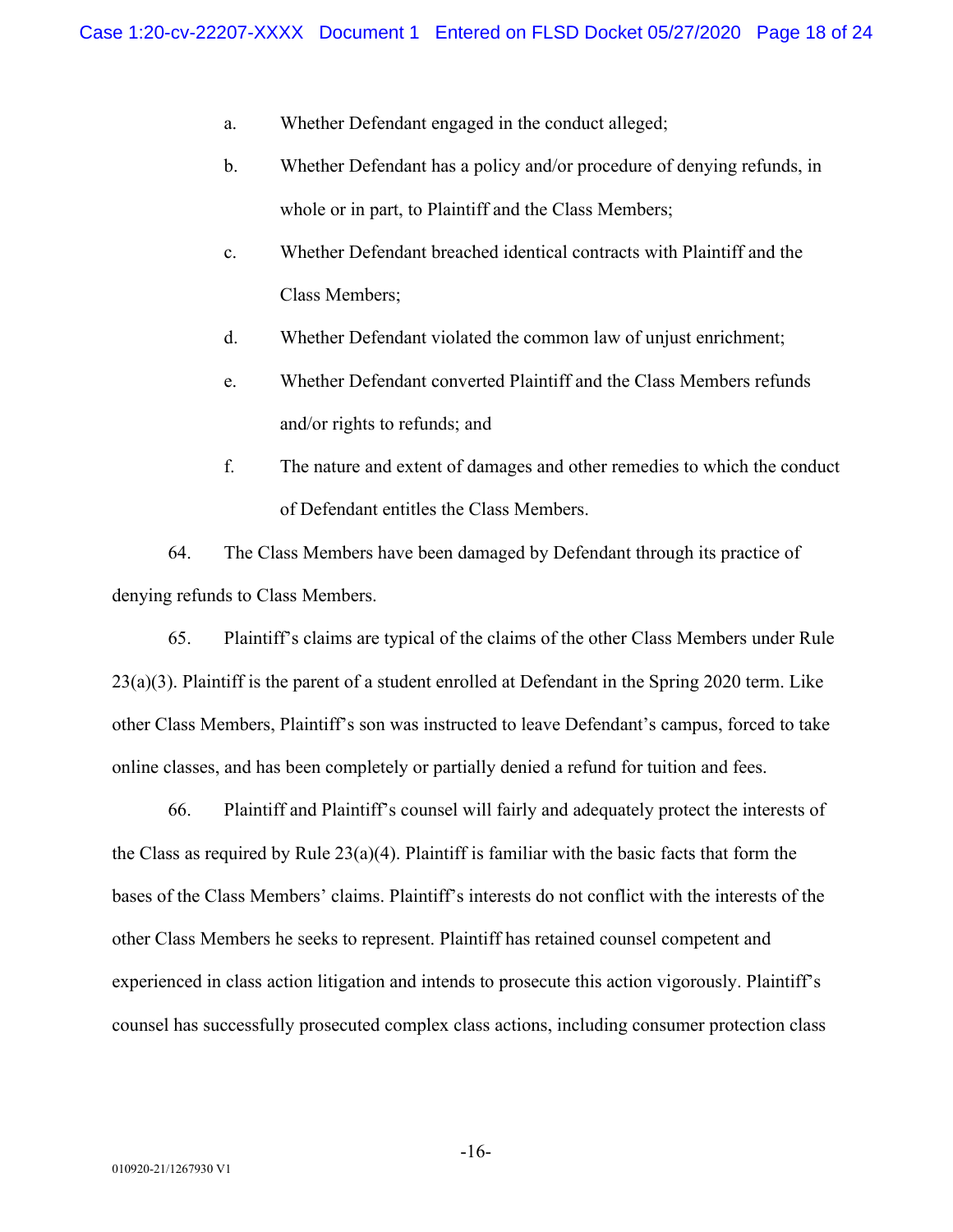actions. Plaintiff and Plaintiff's counsel will fairly and adequately protect the interests of the Class Members.

67. The class action device is superior to other available means for the fair and efficient adjudication of the claims of Plaintiff and the Class Members under Rule 23(b)(3). The relief sought per individual members of the Class is small given the burden and expense of individual prosecution of the potentially extensive litigation necessitated by the conduct of Defendant. It would be virtually impossible for the Class Members to seek redress individually. Even if the Class Members themselves could afford such individual litigation, the court system could not.

68. In addition under Rule  $23(b)(3)(A)$ , individual litigation of the legal and factual issues raised by the conduct of Defendant would increase delay and expense to all parties and to the court system. The class action device presents far fewer management difficulties and provides the benefits of a single, uniform adjudication, economies of scale, and comprehensive supervision by a single court.

69. Under Rule  $23(b)(3)(C)$ , it is desirable to concentrate the litigation of the claims of Plaintiff and the Class Members in this forum given that Defendant is located within this judicial district and discovery of relevant evidence will occur within this district.

70. Given the similar nature of the Class Members' claims and the absence of material differences in the state statutes and common laws upon which the Class Members' claims are based, a nationwide Class will be easily managed by the Court and the parties per Rule 23(b)(3)(D).

-17-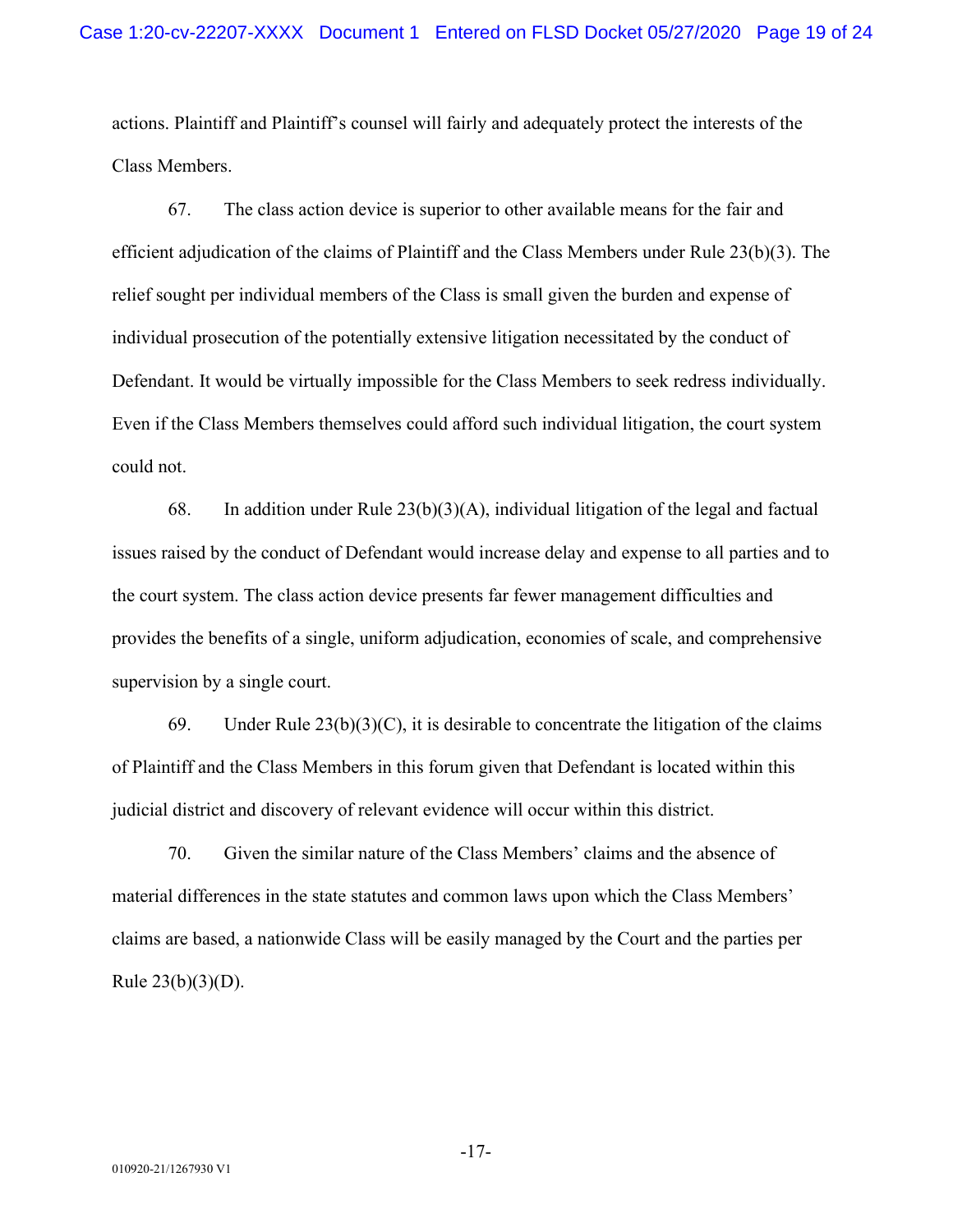# **VI. CAUSES OF ACTION**

## **COUNT I**

### **BREACH OF CONTRACT**

71. Plaintiff restates and re-alleges, and incorporates herein by reference, the preceding paragraphs as if fully set forth herein.

72. Plaintiff and the Class Members entered into identical, binding contracts with Defendant.

73. Under their contracts with Defendant, Plaintiff and the members of the Class paid Defendant tuition, fees, and/or room and board charges for Defendant to provide in-person instruction, access to Defendant's facilities, and/or housing services.

74. Plaintiff and the Class Members have fulfilled all expectations, having paid Defendant for all Spring 2020 term financial assessments.

75. However, Defendant has breached such contracts, failed to provide those services and/or has not otherwise performed as required by the contract between Plaintiff and the Class Members and Defendant. Defendant has moved all classes to online classes, has restricted or eliminated Class Members' ability to access university facilities, and/or has evicted Plaintiff's son and the Class Members from campus housing. In doing so, Defendant has and continues to deprive Plaintiff and the Class Members from the benefit of their bargains with Defendant.

76. Plaintiff and the Class Members have been damaged as a direct and proximate result of Defendant's breach.

77. Plaintiff and members of the Class are entitled to damages, including but not limited to tuition refunds, fee refunds and/or room and board refunds.

-18-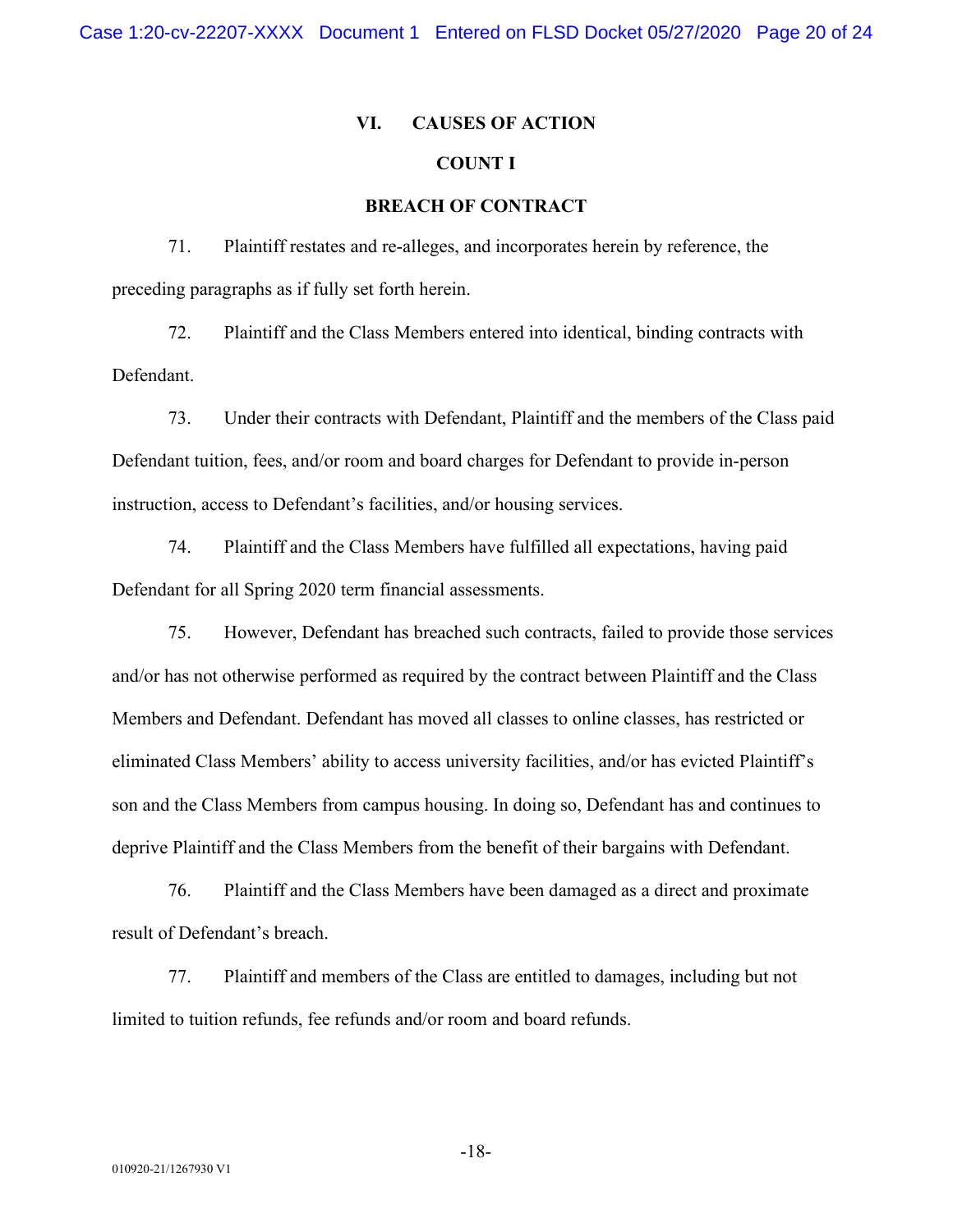### **COUNT II**

### **UNJUST ENRICHMENT**

78. Plaintiff restates and re-alleges, and incorporates herein by reference, the preceding paragraphs as if fully set forth herein.

79. At all times relevant hereto, Plaintiff and the Class Members directly conferred non-gratuitous benefits on Defendant, *i.e.*, monetary payments for tuition, fees, and/or room and board, so that Plaintiff's son and the Class Members could avail themselves of in-person educational opportunities and utilize campus facilities, including campus dormitories.

80. Defendant knowingly accepted the benefits conferred upon it by Plaintiff and the Class Members.

81. Defendant appreciated or knew of the non-gratuitous benefits conferred upon it by Plaintiff and members of the Class.

82. Defendant accepted or retained the non-gratuitous benefits conferred by Plaintiff and members of the Class, with full knowledge and awareness that, because of Defendant's unjust and inequitable actions, Plaintiff and members of the Class are entitled to refunds for tuition, fees, and/or room and board.

83. Retaining the non-gratuitous benefits conferred upon Defendant by Plaintiff and members of the Class under these circumstances made Defendant's retention of the nongratuitous benefits unjust and inequitable.

84. Because Defendant's retention of the non-gratuitous benefits conferred by Plaintiff and members of the Class is unjust and inequitable, Plaintiff and members of the Class are entitled to, and seek disgorgement and restitution of, the benefits unjustly retained, whether in whole or in part, including through refunds for tuition, fees, and/or room and board.

-19-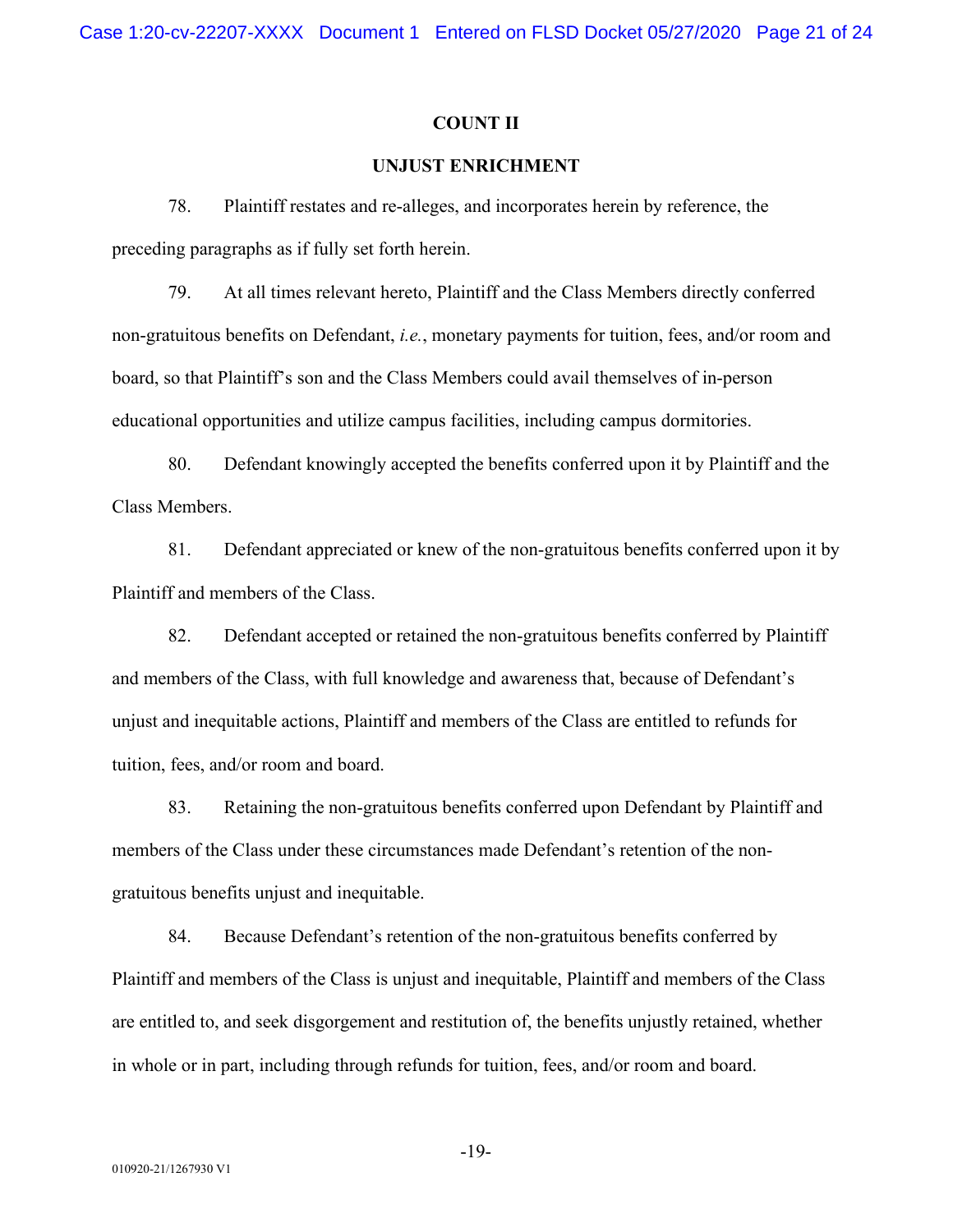Case 1:20-cv-22207-XXXX Document 1 Entered on FLSD Docket 05/27/2020 Page 22 of 24

### **COUNT III**

### **CONVERSION**

85. Plaintiff restates and re-alleges, and incorporates herein by reference, the preceding paragraphs as if fully set forth herein.

86. Plaintiff's son and the other members of the Class have an undisputed right to receive educational services, activities, and access Defendant's facilities for the Spring 2020 term. Plaintiff's son and the Class Members obtained such rights by paying Defendant tuition, fees, and/or room and board and by otherwise remaining in good standing with Defendant.

87. Defendant wrongfully exercised control over and/or intentionally interfered with the rights of Plaintiff's son and members of the Class by effectively closing its campus to inperson education and switching to an online-only format, discontinuing paid-for services, and evicting students from campus housing. All the while, Defendant has unlawfully retained the monies Plaintiff and the Class Members paid Defendant as well as barred Plaintiff's son from Defendant's facilities.

88. Defendant deprived Plaintiff and the other Class Members of the rights and benefits for which they paid Defendant tuition, fees, and/or room and board.

89. Plaintiff and/or Class Members have requested and/or demanded that Defendant issue refunds.

90. Defendant's interference with the rights and services for which Plaintiff and members of the Class paid damaged Plaintiff and the members of the Class, in that they paid for rights, benefits, services and/or facility access, but Defendant has deprived Plaintiff and members of the Class of their rights, benefits, services and/or facility access.

-20-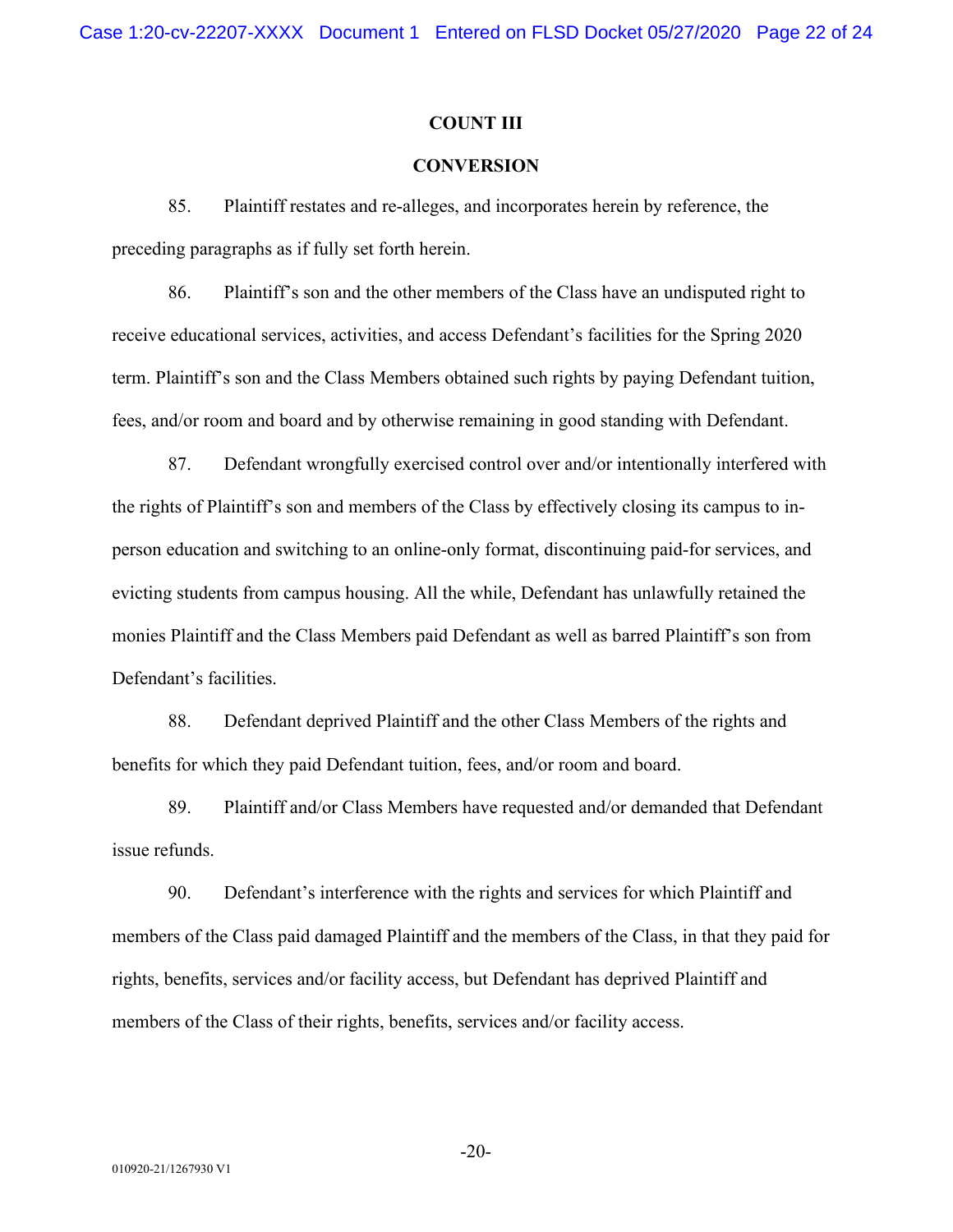Case 1:20-cv-22207-XXXX Document 1 Entered on FLSD Docket 05/27/2020 Page 23 of 24

### **PRAYER FOR RELIEF**

WHEREFORE, Plaintiff and Class Members request that the Court enter an order or judgment against Defendant including:

A. Certification of the action as a Class Action under Rules 23(b)(2) and 23(b)(3) of

the Federal Rules of Civil Procedure, and appointment of Plaintiff as Class Representative and his counsel of record as Class Counsel;

B. Damages in the amount of unrefunded tuition, fees, and/or room and board;

C. Actual damages and all such other relief as provided under the law;

D. Pre-judgment and post-judgment interest on such monetary relief;

E. Other appropriate injunctive relief as permitted by law or equity, including an

order enjoining Defendant from retaining refunds for tuition, fees, and/or room and board;

F. The costs of bringing this suit, including reasonable attorney's fees; and

G. All other relief to which Plaintiff and members of the Class may be entitled by law or in equity.

### **JURY DEMAND**

Plaintiff demands trial by jury on his own behalf and on behalf of Class Members.

Dated: May 27, 2020

Respectfully submitted,

By: */s/ Stuart Z. Grossman* Stuart Z. Grossman, Esq. FBN: 156113 GROSSMAN ROTH YAFFA COHEN, PA 2525 Ponce De Leon, Suite 1150 Coral Gables, FL 33134 (305) 442-8666 [szg@grossmanroth.com](mailto:szg@grossmanroth.com)

Steve W. Berman, Esq. (*Pro Hac Vice* Forthcoming) HAGENS BERMAN SOBOL SHAPIRO LLP 1301 Second Avenue, Suite 2000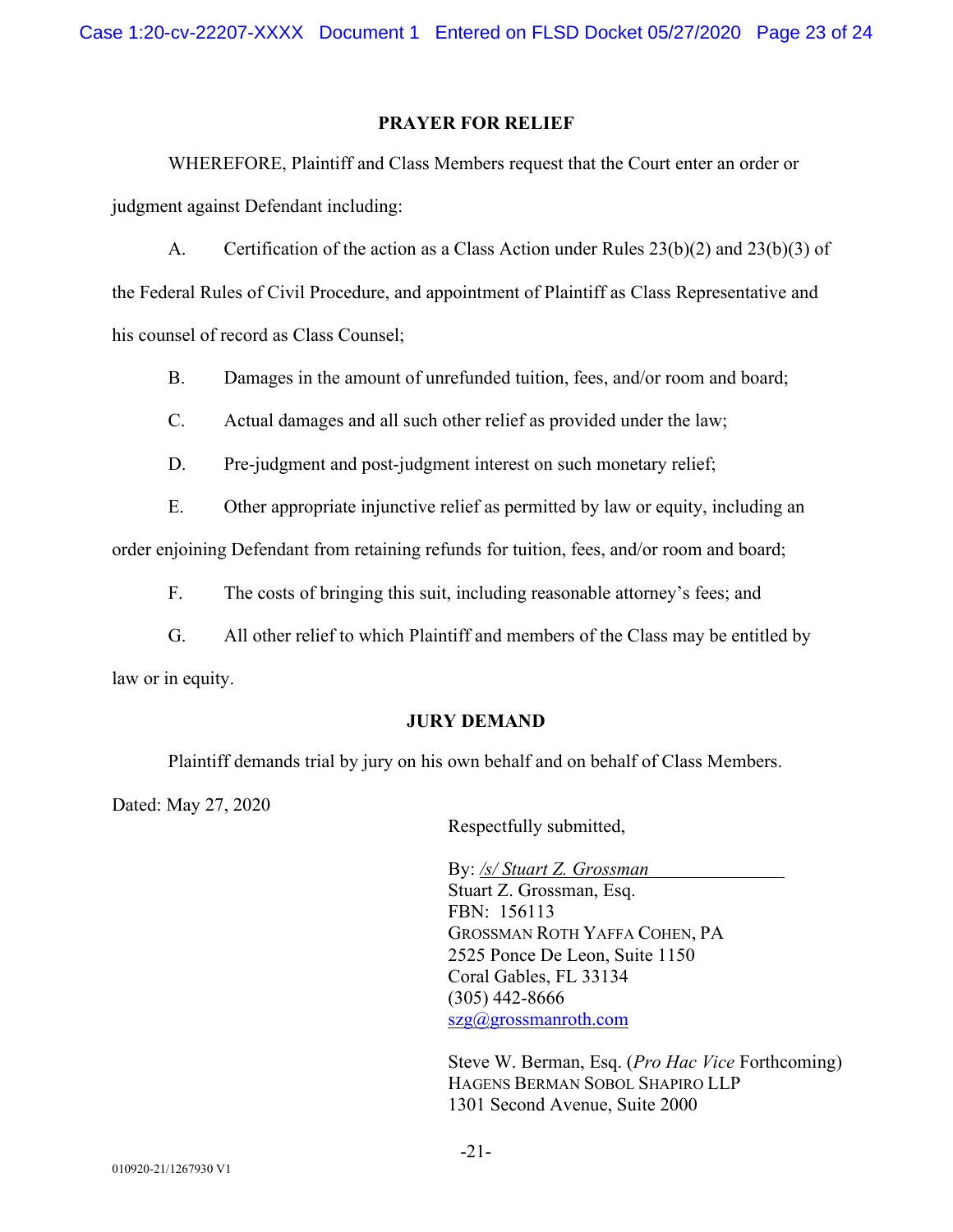Seattle, WA 98101 (206) 623-7292 [steve@hbsslaw.com](mailto:steve@hbsslaw.com)

Daniel J. Kurowski, Esq. (*Pro Hac Vice* Forthcoming) Whitney K. Siehl, Esq. (*Pro Hac Vice* Forthcoming) HAGENS BERMAN SOBOL SHAPIRO LLP 455 N. Cityfront Plaza Dr., Suite 2410 Chicago, IL 60611 (708) 628-4949 [dank@hbsslaw.com](mailto:dank@hbsslaw.com) [whitneys@hbsslaw.com](mailto:whitneys@hbsslaw.com)

*Attorneys for Plaintiff, individually and on behalf of all others similarly situated*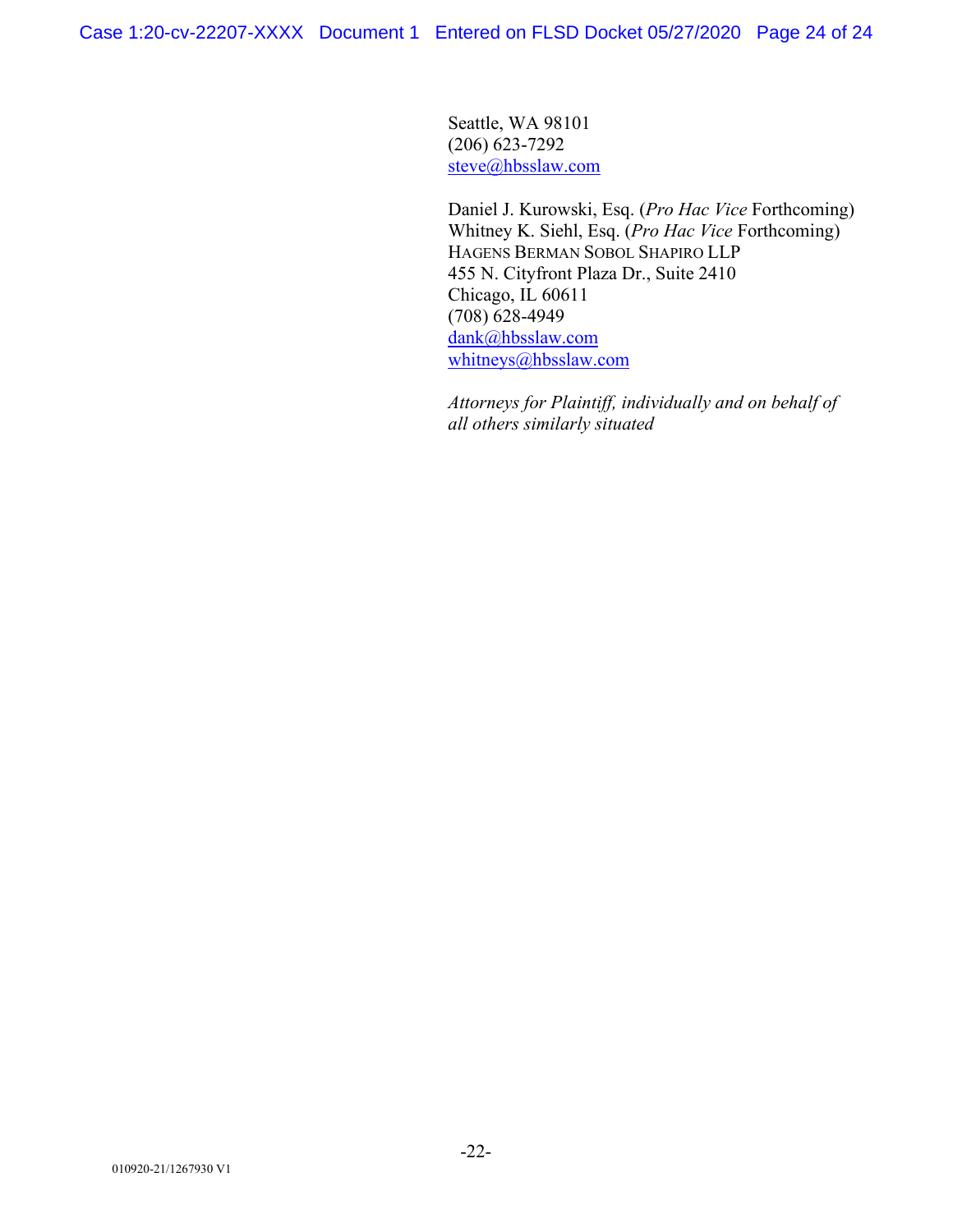# <sub>us 44</sub> <sub>(Rev.</sub> <mark>ക്കെളുക്കി: 20 ക്കേൾ 22 20</mark>7-XXXX Docum**e01 V.HL ODNERCSONDELISD** Docket 05/27/2020 Page 1 of 2

| l. (a)                                                                                                                                                                                                                                                                                                                                                                                                                                                                                                                                                                                                                                                                                               | <b>PLAINTIFFS</b> Michael Weiss, individually and on behalf of all<br>others similarly situated,                                                                                                                                                                                                                                                                                                                                                                                                                                                                                                                                                                                                                                                                                                                                                                                                                                                                                                                                                                                                                                                                                                                                                                                                                                                                                                                                          |                                                                                                                                                                                                                                                                                                                                                                                                                                                                           | <b>DEFENDANTS</b> University of Miami                                                                                                                                                                                                                                                                                                                                                                                                                                                                                                                                                                                                                                                                                                                                                                                                                                                                                                                                                                                                                                                                                                                                                                             |            |
|------------------------------------------------------------------------------------------------------------------------------------------------------------------------------------------------------------------------------------------------------------------------------------------------------------------------------------------------------------------------------------------------------------------------------------------------------------------------------------------------------------------------------------------------------------------------------------------------------------------------------------------------------------------------------------------------------|-------------------------------------------------------------------------------------------------------------------------------------------------------------------------------------------------------------------------------------------------------------------------------------------------------------------------------------------------------------------------------------------------------------------------------------------------------------------------------------------------------------------------------------------------------------------------------------------------------------------------------------------------------------------------------------------------------------------------------------------------------------------------------------------------------------------------------------------------------------------------------------------------------------------------------------------------------------------------------------------------------------------------------------------------------------------------------------------------------------------------------------------------------------------------------------------------------------------------------------------------------------------------------------------------------------------------------------------------------------------------------------------------------------------------------------------|---------------------------------------------------------------------------------------------------------------------------------------------------------------------------------------------------------------------------------------------------------------------------------------------------------------------------------------------------------------------------------------------------------------------------------------------------------------------------|-------------------------------------------------------------------------------------------------------------------------------------------------------------------------------------------------------------------------------------------------------------------------------------------------------------------------------------------------------------------------------------------------------------------------------------------------------------------------------------------------------------------------------------------------------------------------------------------------------------------------------------------------------------------------------------------------------------------------------------------------------------------------------------------------------------------------------------------------------------------------------------------------------------------------------------------------------------------------------------------------------------------------------------------------------------------------------------------------------------------------------------------------------------------------------------------------------------------|------------|
| (c)<br>Grossman Roth Yaffa Cohen<br>$T: (305)$ 442-8666                                                                                                                                                                                                                                                                                                                                                                                                                                                                                                                                                                                                                                              | <b>(b)</b> County of Residence of First Listed Plaintiff Fairfax County, VA<br>(EXCEPT IN U.S. PLAINTIFF CASES)<br>Attorneys (Firm Name, Address, and Telephone Number)<br>2525 Ponce de Leon Blvd., Suite 1150, Coral Gables, FL 33134<br>(d) Check County Where Action Arose: Z MIAMI-DADE D MONROE D BROWARD D PALM BEACH D MARTIN D ST. LUCIE D INDIAN RIVER D OKEECHOBEE D HIGHLANDS                                                                                                                                                                                                                                                                                                                                                                                                                                                                                                                                                                                                                                                                                                                                                                                                                                                                                                                                                                                                                                                 | NOTE:<br>Attorneys (If Known)                                                                                                                                                                                                                                                                                                                                                                                                                                             | County of Residence of First Listed Defendant<br>(IN U.S. PLAINTIFF CASES ONLY)<br>IN LAND CONDEMNATION CASES, USE THE LOCATION OF<br>THE TRACT OF LAND INVOLVED.                                                                                                                                                                                                                                                                                                                                                                                                                                                                                                                                                                                                                                                                                                                                                                                                                                                                                                                                                                                                                                                 |            |
| II. BASIS OF JURISDICTION                                                                                                                                                                                                                                                                                                                                                                                                                                                                                                                                                                                                                                                                            | (Place an "X" in One Box Only)                                                                                                                                                                                                                                                                                                                                                                                                                                                                                                                                                                                                                                                                                                                                                                                                                                                                                                                                                                                                                                                                                                                                                                                                                                                                                                                                                                                                            |                                                                                                                                                                                                                                                                                                                                                                                                                                                                           | <b>III. CITIZENSHIP OF PRINCIPAL PARTIES</b> (Place an "X" in One Box for Plaintiff)                                                                                                                                                                                                                                                                                                                                                                                                                                                                                                                                                                                                                                                                                                                                                                                                                                                                                                                                                                                                                                                                                                                              |            |
| U.S. Government<br>$\Box$ 1<br>Plaintiff                                                                                                                                                                                                                                                                                                                                                                                                                                                                                                                                                                                                                                                             | $\Box$ <sup>3</sup><br><b>Federal Question</b><br>(U.S. Government Not a Party)                                                                                                                                                                                                                                                                                                                                                                                                                                                                                                                                                                                                                                                                                                                                                                                                                                                                                                                                                                                                                                                                                                                                                                                                                                                                                                                                                           | (For Diversity Cases Only)<br>Citizen of This State                                                                                                                                                                                                                                                                                                                                                                                                                       | and One Box for Defendant)<br><b>DEF</b><br>PTF<br>PTF DEF<br>$\Box$ 1<br>$\Box$ 1<br>Incorporated or Principal Place<br>П4<br>of Business In This State                                                                                                                                                                                                                                                                                                                                                                                                                                                                                                                                                                                                                                                                                                                                                                                                                                                                                                                                                                                                                                                          | <b>√</b> 4 |
| $\Box$ 2 U.S. Government<br>Defendant                                                                                                                                                                                                                                                                                                                                                                                                                                                                                                                                                                                                                                                                | $Z^4$<br>Diversity<br>(Indicate Citizenship of Parties in Item III)                                                                                                                                                                                                                                                                                                                                                                                                                                                                                                                                                                                                                                                                                                                                                                                                                                                                                                                                                                                                                                                                                                                                                                                                                                                                                                                                                                       | Citizen of Another State                                                                                                                                                                                                                                                                                                                                                                                                                                                  | □<br>Incorporated and Principal Place<br>$\Box$ 5<br>Z 2<br>$\overline{2}$<br>of Business In Another State                                                                                                                                                                                                                                                                                                                                                                                                                                                                                                                                                                                                                                                                                                                                                                                                                                                                                                                                                                                                                                                                                                        | $\Box$ 5   |
|                                                                                                                                                                                                                                                                                                                                                                                                                                                                                                                                                                                                                                                                                                      |                                                                                                                                                                                                                                                                                                                                                                                                                                                                                                                                                                                                                                                                                                                                                                                                                                                                                                                                                                                                                                                                                                                                                                                                                                                                                                                                                                                                                                           | Citizen or Subject of a<br>Foreign Country                                                                                                                                                                                                                                                                                                                                                                                                                                | 3 Foreign Nation<br>$\Box$ 3<br>□<br>- 6<br>П                                                                                                                                                                                                                                                                                                                                                                                                                                                                                                                                                                                                                                                                                                                                                                                                                                                                                                                                                                                                                                                                                                                                                                     | $\Box$ 6   |
| <b>IV. NATURE OF SUIT</b> (Place an "X" in One Box Only)<br><b>CONTRACT</b>                                                                                                                                                                                                                                                                                                                                                                                                                                                                                                                                                                                                                          | <b>TORTS</b>                                                                                                                                                                                                                                                                                                                                                                                                                                                                                                                                                                                                                                                                                                                                                                                                                                                                                                                                                                                                                                                                                                                                                                                                                                                                                                                                                                                                                              | Click here for: Nature of Suit Code Descriptions<br><b>FORFEITURE/PENALTY</b>                                                                                                                                                                                                                                                                                                                                                                                             | <b>BANKRUPTCY</b><br><b>OTHER STATUTES</b>                                                                                                                                                                                                                                                                                                                                                                                                                                                                                                                                                                                                                                                                                                                                                                                                                                                                                                                                                                                                                                                                                                                                                                        |            |
| $\Box$ 120 Marine<br>$\Box$ 130 Miller Act<br>$\Box$ 140 Negotiable Instrument<br>$\Box$ 150 Recovery of Overpayment<br>& Enforcement of Judgment<br>$\Box$ 151 Medicare Act<br>□ 152 Recovery of Defaulted<br><b>Student Loans</b><br>(Excl. Veterans)<br>$\Box$ 153 Recovery of Overpayment<br>of Veteran's Benefits<br>$\Box$ 160 Stockholders' Suits<br>■ 190 Other Contract<br>□ 195 Contract Product Liability<br>$\Box$ 196 Franchise<br><b>REAL PROPERTY</b><br>$\Box$ 210 Land Condemnation<br>$\Box$ 220 Foreclosure<br>$\Box$ 230 Rent Lease & Ejectment<br>$\Box$ 240 Torts to Land<br>$\Box$ 245 Tort Product Liability<br>$\Box$ 290 All Other Real Property<br>V. ORIGIN<br>2 Removed | $\Box$ 310 Airplane<br>$\Box$ 365 Personal Injury -<br>$\Box$ 315 Airplane Product<br>Product Liability<br>$\Box$ 367 Health Care/<br>Liability<br>$\Box$ 320 Assault, Libel &<br>Pharmaceutical<br>Slander<br>Personal Injury<br>$\Box$ 330 Federal Employers'<br><b>Product Liability</b><br>Liability<br>□ 368 Asbestos Personal<br>$\Box$ 340 Marine<br><b>Injury Product</b><br>$\Box$ 345 Marine Product<br>Liability<br>Liability<br>□ 350 Motor Vehicle<br>$\Box$ 370 Other Fraud<br>$\Box$ 355 Motor Vehicle<br>$\Box$ 371 Truth in Lending<br>Product Liability<br>380 Other Personal<br>Property Damage<br>$\Box$ 360 Other Personal<br>$\Box$ 385 Property Damage<br>Injury<br>$\Box$ 362 Personal Injury -<br><b>Product Liability</b><br>Med. Malpractice<br><b>CIVIL RIGHTS</b><br><b>PRISONER PETITIONS</b><br>$\Box$ 440 Other Civil Rights<br><b>Habeas Corpus:</b><br>$\Box$ 441 Voting<br>$\Box$ 463 Alien Detainee<br>510 Motions to Vacate<br>$\Box$ 442 Employment<br>Sentence<br>$\square$ 443 Housing/<br>Accommodations<br>Other:<br>$\Box$ 445 Amer. w/Disabilities -<br>$\Box$ 530 General<br>Employment<br>$\Box$ 535 Death Penalty<br>$\Box$ 540 Mandamus & Other<br>$\Box$ 446 Amer. w/Disabilities -<br>Other<br>$\Box$ 550 Civil Rights<br>$\Box$ 448 Education<br>$\Box$ 555 Prison Condition<br>560 Civil Detainee -<br>Conditions of<br>Confinement<br>(Place an "X" in One Box Only)<br>4 Reinstated | of Property 21 USC 881<br>$\Box$ 690 Other<br><b>LABOR</b><br>PERSONAL PROPERTY □ 710 Fair Labor Standards<br>Act<br>$\Box$ 720 Labor/Mgmt. Relations<br>□ 740 Railway Labor Act<br>$\Box$ 751 Family and Medical<br>Leave Act<br>$\Box$ 790 Other Labor Litigation<br>$\Box$ 791 Empl. Ret. Inc.<br>Security Act<br><b>IMMIGRATION</b><br>$\Box$ 462 Naturalization Application<br>$\Box$ 465 Other Immigration<br>Actions<br>$\Box$ 6 Multidistrict<br>Transferred from | $\Box$ 423 Withdrawal<br>$\Box$ 376 Qui Tam (31 USC<br>28 USC 157<br>3729(a)<br>$\Box$ 400 State Reapportionment<br>$\Box$ 410 Antitrust<br><b>PROPERTY RIGHTS</b><br>$\Box$ 430 Banks and Banking<br>$\Box$ 820 Copyrights<br>$\Box$ 450 Commerce<br>$\Box$ 830 Patent<br>$\frac{335 \text{ Patent} - \text{Abbreviated}}{\text{New Drug Application}}$<br>$\Box$ 460 Deportation<br>$\Box$ 470 Racketeer Influenced and<br>$\Box$ 840 Trademark<br>Corrupt Organizations<br><b>SOCIAL SECURITY</b><br>□ 861 HIA (1395ff)<br>$\Box$ 480 Consumer Credit<br>$\Box$ 862 Black Lung (923)<br>$\Box$ 490 Cable/Sat TV<br>$\Box$ 863 DIWC/DIWW (405(g))<br>$\Box$ 850 Securities/Commodities/<br>$\Box$ 864 SSID Title XVI<br>Exchange<br>$\Box$ 865 RSI (405(g))<br>890 Other Statutory Actions<br>$\Box$ 891 Agricultural Acts<br>893 Environmental Matters<br>П<br>895 Freedom of Information<br>$\Box$<br><b>FEDERAL TAX SUITS</b><br>Act<br>$\Box$ 870 Taxes (U.S. Plaintiff<br>896 Arbitration<br>ш<br>899 Administrative Procedure<br>or Defendant)<br>□<br>$\square_{\text{USC}}^{871}$ IRS—Third Party 26<br>Act/Review or Appeal of<br>Agency Decision<br>950 Constitutionality of State<br><b>Statutes</b> |            |
| $\blacksquare$ 1 Original<br>Proceeding<br>from State<br>Court                                                                                                                                                                                                                                                                                                                                                                                                                                                                                                                                                                                                                                       | $\Box$ 3 Re-filed<br>$\Box$<br>$\Box$<br>(See VI<br>or<br>Reopened<br>below)                                                                                                                                                                                                                                                                                                                                                                                                                                                                                                                                                                                                                                                                                                                                                                                                                                                                                                                                                                                                                                                                                                                                                                                                                                                                                                                                                              | another district<br>Litigation<br>Transfer<br>(specify)                                                                                                                                                                                                                                                                                                                                                                                                                   | $\Box$ <sup>7</sup><br>Appeal to<br>-8<br>Multidistrict $\Box$<br>Remanded from<br>District Judge<br>Litigation<br>Appellate Court<br>Direct<br>from Magistrate<br>File<br>Judgment                                                                                                                                                                                                                                                                                                                                                                                                                                                                                                                                                                                                                                                                                                                                                                                                                                                                                                                                                                                                                               |            |
| VI. RELATED/<br><b>RE-FILED CASE(S)</b>                                                                                                                                                                                                                                                                                                                                                                                                                                                                                                                                                                                                                                                              | (See instructions): a) Re-filed Case $\Box$ YES $\Box$ NO<br>JUDGE: Judge Raag Singhal                                                                                                                                                                                                                                                                                                                                                                                                                                                                                                                                                                                                                                                                                                                                                                                                                                                                                                                                                                                                                                                                                                                                                                                                                                                                                                                                                    | b) Related Cases                                                                                                                                                                                                                                                                                                                                                                                                                                                          | <b>Ø</b> YES □ NO<br>DOCKET NUMBER: 0:20-cv-60851-RS                                                                                                                                                                                                                                                                                                                                                                                                                                                                                                                                                                                                                                                                                                                                                                                                                                                                                                                                                                                                                                                                                                                                                              |            |
| VII. CAUSE OF ACTION                                                                                                                                                                                                                                                                                                                                                                                                                                                                                                                                                                                                                                                                                 | 28 U.S.C. Section 1332(d); Breach of Contract / Unjust Enrichment<br>LENGTH OF TRIAL via                                                                                                                                                                                                                                                                                                                                                                                                                                                                                                                                                                                                                                                                                                                                                                                                                                                                                                                                                                                                                                                                                                                                                                                                                                                                                                                                                  | days estimated (for both sides to try entire case)                                                                                                                                                                                                                                                                                                                                                                                                                        | Cite the U.S. Civil Statute under which you are filing and Write a Brief Statement of Cause (Do not cite jurisdictional statutes unless diversity):                                                                                                                                                                                                                                                                                                                                                                                                                                                                                                                                                                                                                                                                                                                                                                                                                                                                                                                                                                                                                                                               |            |
| VIII. REQUESTED IN                                                                                                                                                                                                                                                                                                                                                                                                                                                                                                                                                                                                                                                                                   | CHECK IF THIS IS A CLASS ACTION                                                                                                                                                                                                                                                                                                                                                                                                                                                                                                                                                                                                                                                                                                                                                                                                                                                                                                                                                                                                                                                                                                                                                                                                                                                                                                                                                                                                           | <b>DEMAND \$</b>                                                                                                                                                                                                                                                                                                                                                                                                                                                          | CHECK YES only if demanded in complaint:                                                                                                                                                                                                                                                                                                                                                                                                                                                                                                                                                                                                                                                                                                                                                                                                                                                                                                                                                                                                                                                                                                                                                                          |            |